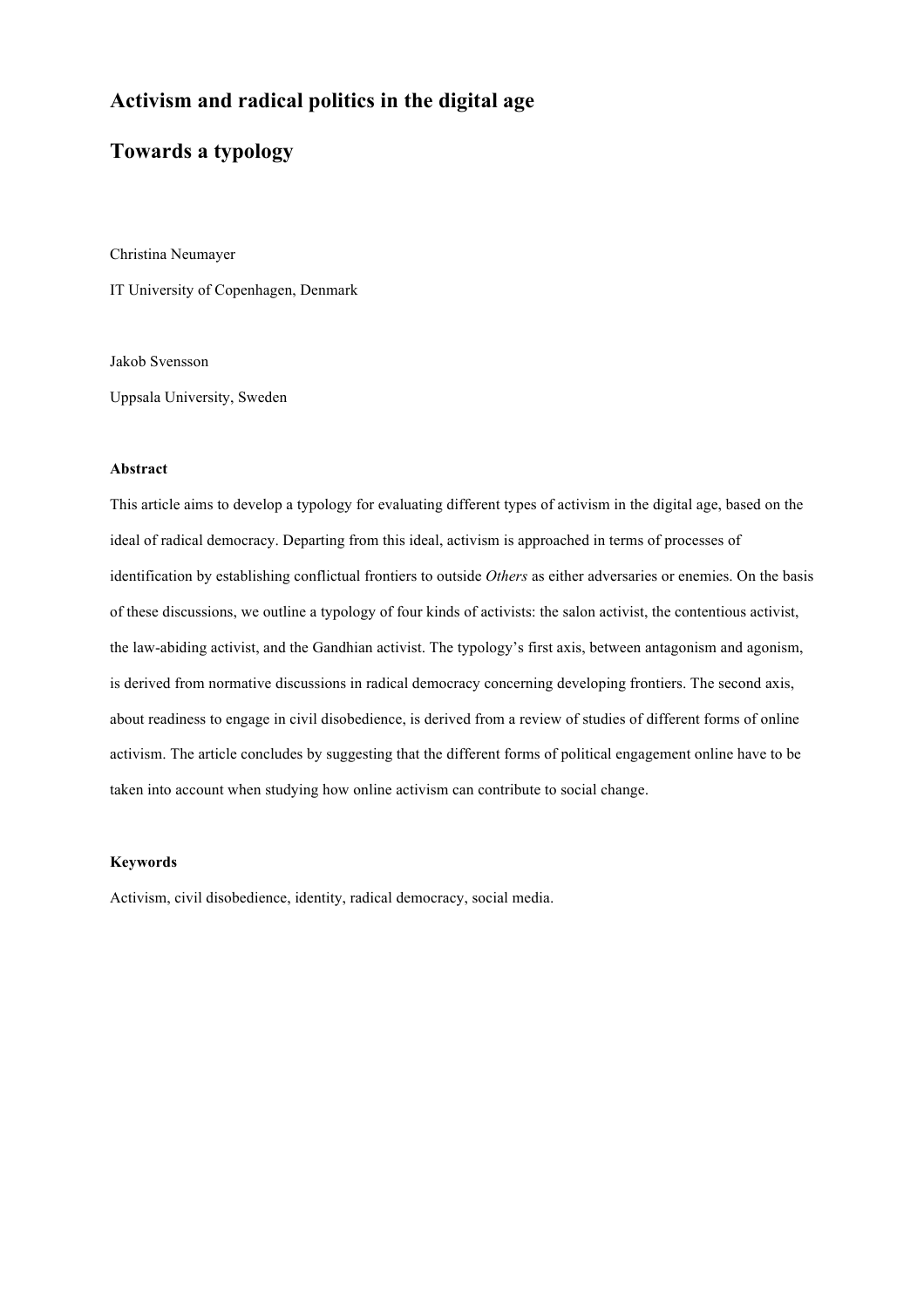#### **Introduction**

In this article, we argue that notions of web-supported activism usually encompass many different types of participation, ranging from acts of civil disobedience – such as leaking information and hacking – to activities somewhat derogatorily labelled as slacktivism and clicktivism. The latter forms of participation could instead be regarded as expressions of political identity, similar to offline activities such as wearing a button or signing a petition. However, the boundaries between what might be regarded as acts of civil disobedience and identity expression online are blurred. This article develops a notion of activism that clarifies this blurring of boundaries by offering a typology of online activists, including components of identity negotiation as well as different forms of participation. This typology is developed from the perspective of radical democracy (Laclau and Mouffe, 1985; Mouffe, 2005). We have chosen to frame our typology within radical democracy because this perspective provides an understanding of activist participation as a) revolving around processes of identification, b) highlighting difference and dissent as inherently political, and c) important for widening the sphere of political participation beyond institutions of representative democracy.

In a digital democratic era, understood from late modern perspectives of reflexive individualisation and deliberative democracy, it has become common to lament activist participation as feel-good slacktivism (Morozov, 2011); as clicktivism (White, 2010); or as lacking collective, altruistic, and consensus-oriented components all together (Bauman, 2001). In contrast to such laments, we wish to stress the political and participatory aspects of activist identification and expression of difference and dissent. Activism broadens political participation beyond established power elites (Bennett and Amoshaun, 2009). Vital democracies should be able to cater to a multiplicity of voices. However, contemporary liberal representative democracies cannot include all political positions since majority decision-making always favours one position over another (Mouffe, 2005). Liberal democracies are influenced by the ideal of deliberation and communicative rationality (see Habermas, 1962), which radical democrats argue tends to overshadow differences and conflicts in general in a false air of agreements and consensus, tending to conceal relations of power as a result (Mouffe, 2005). From a radical democratic perspective, activism may thus ideally be understood as a coalition of excluded opinions, views, and expressions that no longer fit within the liberal parliamentary political arena and its quest for agreement and consensus. The digital realm plays an important role within a *radical public sphere,* allowing excluded and marginalised voices to be heard and bringing them into the political debate (Dahlberg, 2007). It is therefore important to study and understand different types of web-supported activism and whether they contribute to such a radical public sphere.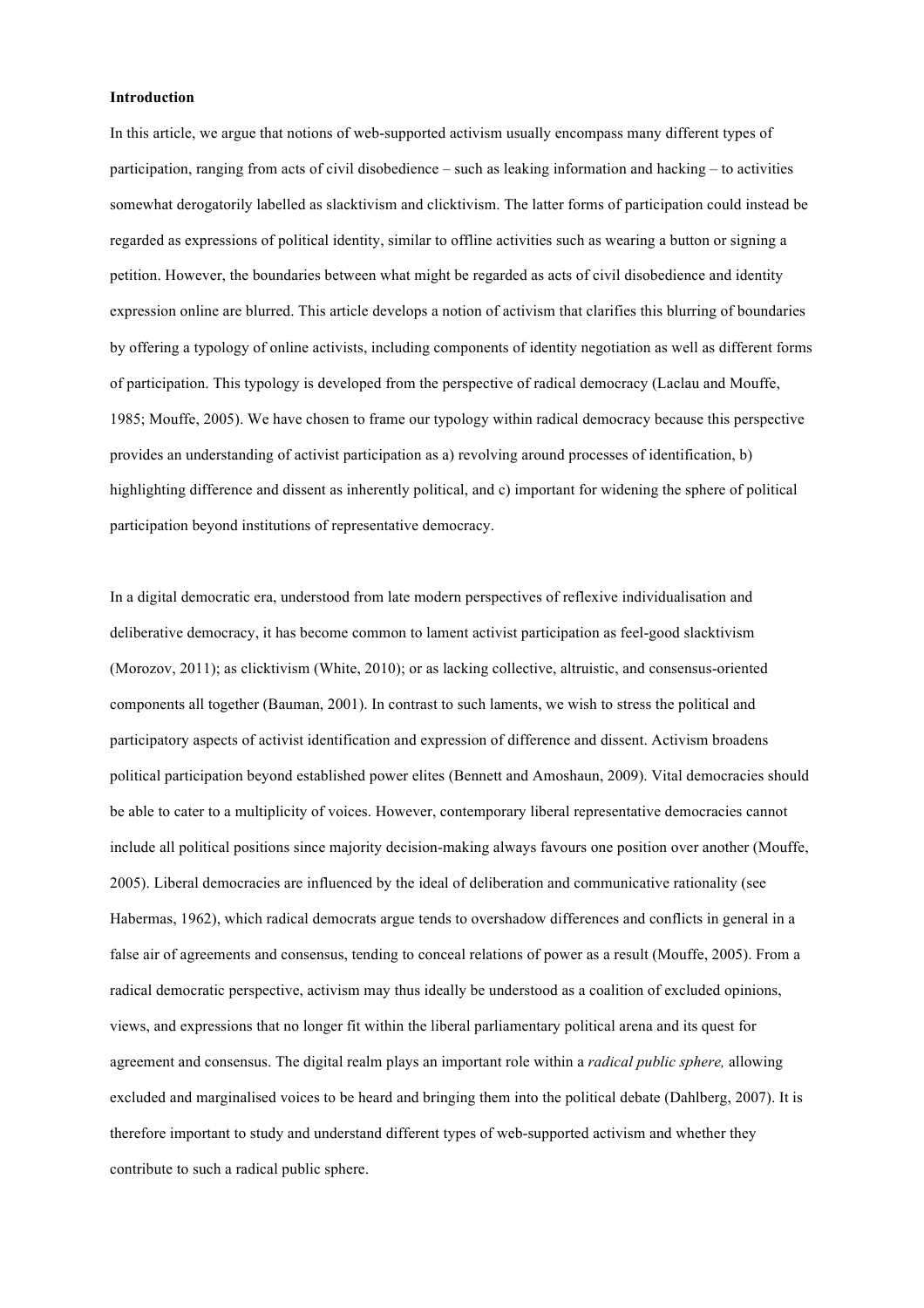The different forms that friend-enemy relations may take determine how activists contribute to the *radical democratic* ideal of a heterogeneity of subject positions, which is an important criterion for identifying as an activist. Another important criterion, we argue, is readiness to act in civil disobedience in general and in violent action and property damage in particular. Based on these dividing lines as well as with discussion and reference to studies of online activism, this article argues for a typology that takes into account web-supported activism, the issues of activist identifications, and the radical democratic ideal of a unity created and sustained by diverse subject positions.

Next, we will lay the groundwork for this typology by recommending that activism be conceived of as participation grounded in the notion of radical democracy and by discussing the formation of unity across diverse political positions through the creation of frontiers. We will then outline different forms of websupported activism by discussing studies of activism in the digital age. Based on these conceptions and discussions, we will identify two axes that form the matrix in which we locate our typology of activism.

#### **Activist participation in radical democracy**

In this article, we depart from an understanding of activism as a form of political participation. It is common to distinguish between narrow and wide definitions of political participation (Bengtsson, 2008: 116). Narrow definitions sometimes include nothing more than casting a vote every four years whereas wide definitions include all kinds of expressions of opinion, from blogging to non-violent civil disobedience as well as more radicalised forms such as property damage. Participation has come to refer to activities with the purpose of influencing society at large (Esaiasson and Westholm, 2006: 15). In line with these discussions, it is possible to define different forms of participation – such as parliamentary, activist, and cultural participation – in which activist participation is understood as political participation external to representative democratic institutions but with an explicit aim to influence public decision-makers (Svensson, 2011). The boundaries between what we label as participation and what we label as activism are thus fluid.

Laclau's (2005: 73–74) splitting of groups into smaller units of *demands* – as presenting claims and expressing difference to a certain established order – further contributes to our understanding of activism. Understanding activism in terms of demands places emphasis on the importance of difference, so vital to radical democracy. Demands include both social movement types of participation and short-term commitment to single issues. Temporary employments of oppositionality may also be understood as contemporary forms of social movements. As Tilly and Wood (2012) argue, these represent an additional form relative to more sustainable and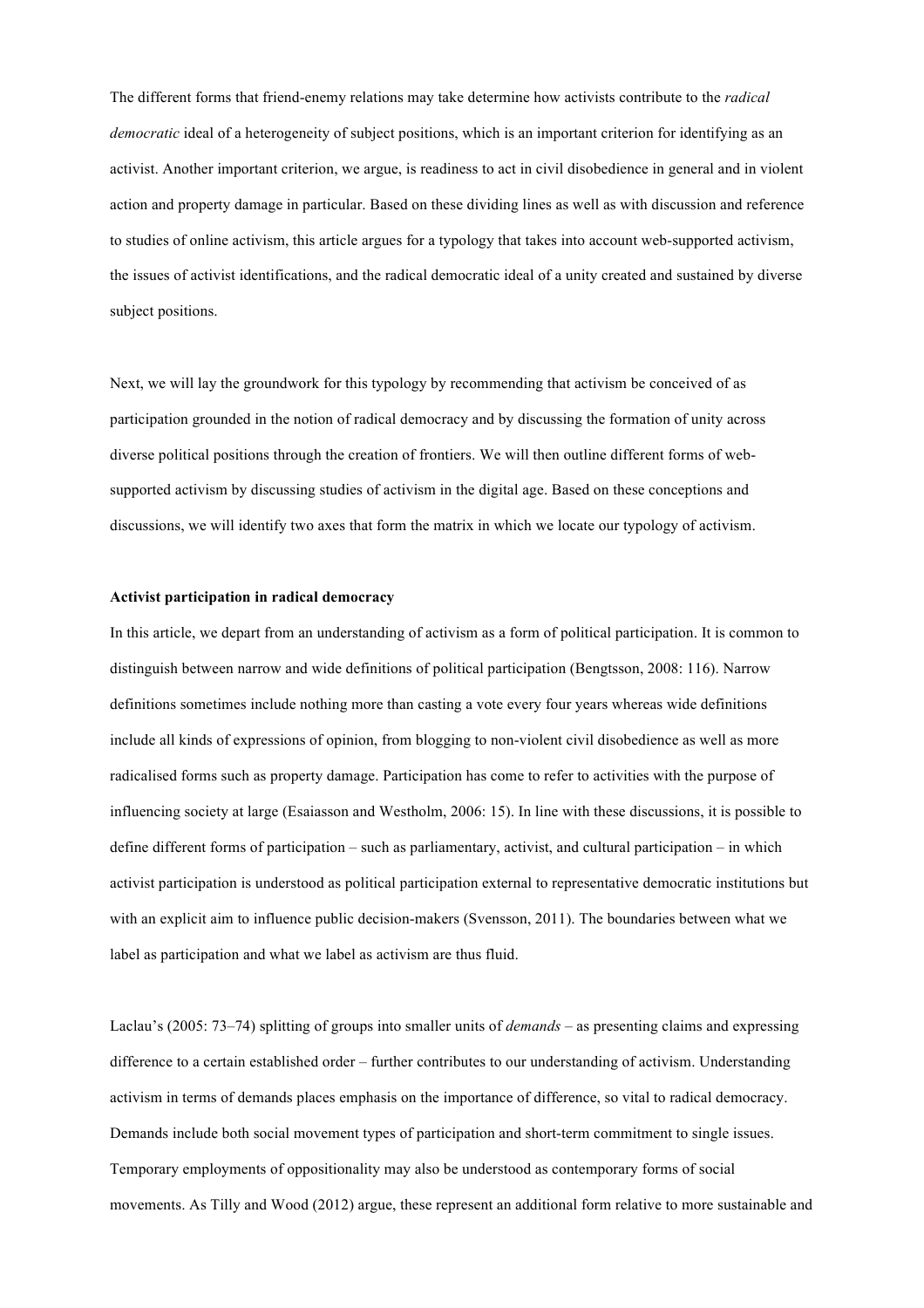continual involvement in 'political decision-making power' (p. 123). Social movements are thus heterogeneous and fragmented phenomena with diverse forms of action, modes of organisation, and forms of meaning (Melucci, 1996). Represented in online activism, these heterogeneous phenomena appear to be unities following a single aim but are in fact diverse in the forms of action they deploy and the positions they take relative to the contentious *Other* against which they struggle.

In activist demands today, we see the increasing use and importance of social media platforms like Facebook, Twitter, and YouTube. How do such platforms influence activist participation? There have been many attempts to theorise the role of the internet for activist demands. Social media platforms are claimed to democratise participation, making participation in the form of expression of opinions and political mobilisation more accessible to a wider segment of the population (Jenkins, 2006; Bruns, 2008; Shirky, 2009). Numerous studies have been conducted on how activists use social media platforms to mobilise support and organise themselves and their campaigns (see Bimber et al., 2005; Breindl, 2012 for an overview; Earl and Kimport, 2011). Already in 2002, Rheingold drew attention to new possibilities for the organisation and coordination of protest with the aid of mobile and digital media through his concept of *SmartMobs*. Today, social media platforms are discussed as affording connective action through immediate, horizontally interactive, and highly personalised communication (Bennett and Segerberg, 2012), with coordination being an important aspect in case studies (Harlow, 2011; Enjolras et al., 2012). It is important to stress that the present article does not seek to analyse the role of social media platforms in activism or to provide details about the different media technologies and platforms that are used as sites of and tools for online activism today. We regard online media practices and offline activities as intertwined in contemporary activist demands since offline practices and sociability work in tandem with their online versions in present-day connected societies (Baym, 2010). Practices and patterns continue to thrive in new media environments and vice versa (Baym and boyd, 2012: 320). We wish to discuss this media environment – with digital media becoming increasingly important for activists – from the perspective of radical democracy.

Inspired by the ideal of radical democracy, our emphasis is not primarily on the affordances of social media platforms for organisation and mobilisation of contemporary activist demands but rather on the affordances they offer activists for exploring their multi-faceted identities (see Papacharissi, 2011). Already in 1995, Turkle (1995) concluded that computers in general – and the internet in particular – redefine how humans negotiate their identities. In order to study contemporary activist demands, we must consider how activists negotiate their identities, present themselves, express difference, and communicate political positions in a digital media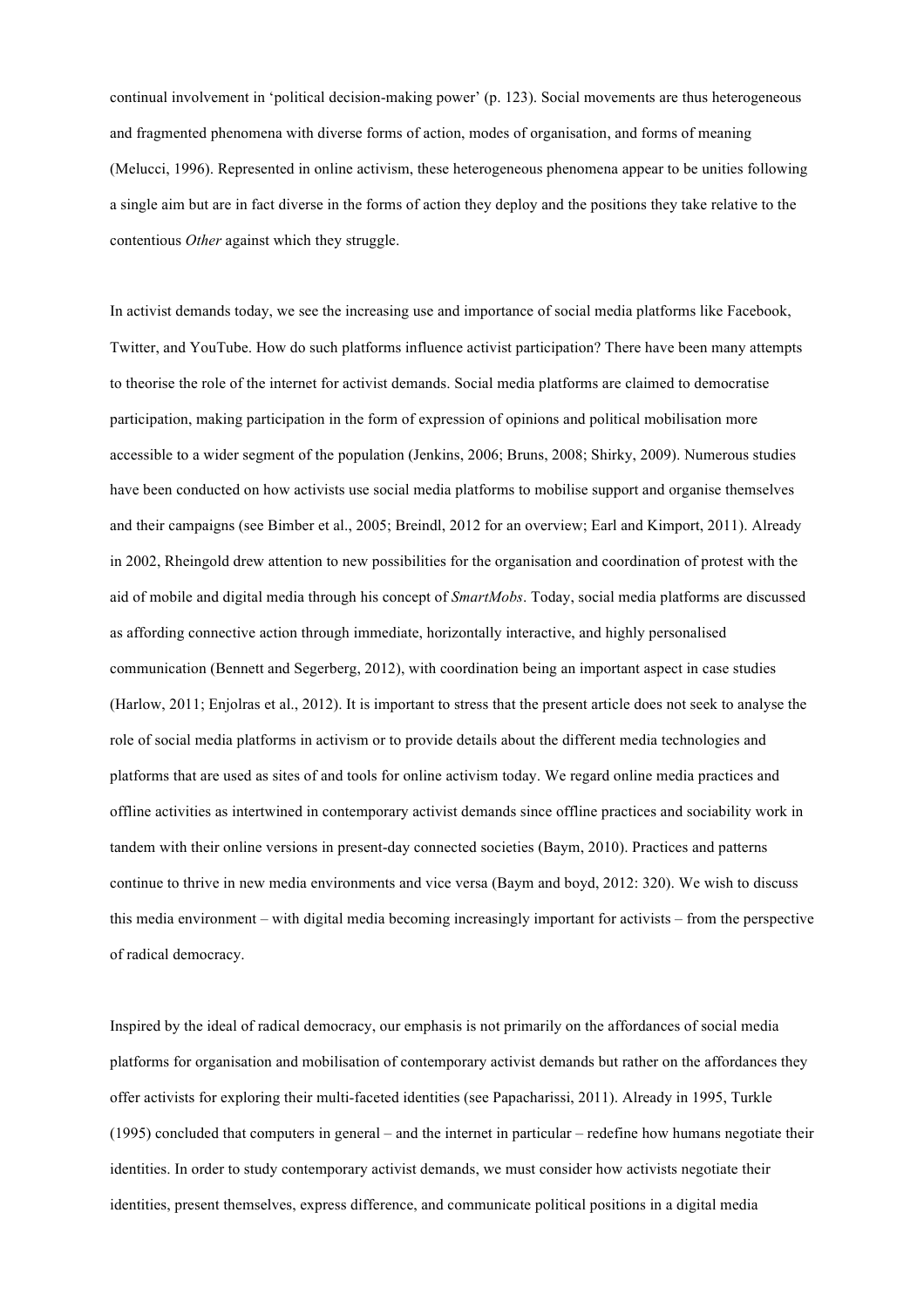environment. Indeed, departing from the ideal of radical democracy, we are interested in expressions of difference and conflictual claims to the established order – less *what* is expressed as *how* difference and conflict are expressed. We take into account that every identity is indeed relational and consequently exists by affirmation of difference to an *Other*, which is the essence of how antagonisms arise (Mouffe, 1993: 2). Mouffe argues within the framework of radical democracy that understanding *how* these frontiers are developed is crucial for providing new impulses within a democracy. Studies that deal with the question of collective identity usually discuss the discursive construction of identity in protest and frames (Jansen, 2000; Bassiouney, 2012; Langman, 2013; Meraz and Papacharissi, 2013). More diverse mobilisations of social movements are discussed as the "personalisation of politics" based on the individual expression of personal action frames that coexist or have even replaced collective action frames (Bennett, 2013). In-depth studies of activist identifications and how difference is expressed in activist demands are, however, surprisingly rare. One of our points of departure thus revolves around how activists view themselves and fellow participants as activists and how they express difference and dissent.

This also creates a counter-argument to the debate concerning whether digital media lead to fragmentation and polarisation of political opinion (see Sunstein, 2002) since the radical democracy perspective grants fragments a relational component, understood as constructions of a 'we' and a 'them' (see Mouffe, 1993). Digital media offer spaces in which different groups can express their identity to gain publicity as well as to which they can retreat and have the chance to prepare and to negotiate their identity (Dahlberg, 2007). Radical democracy thus emphasises the construction of frontiers to an outside *Other* and the formation of unity across diversity against a common enemy (Mouffe in Carpentier and Cammaerts, 2006). The *radical* in radical democracy refers to such expressions of difference and includes conflict and dissent as important elements in a democracy. Activist demands may consist of multiple subject positions of groups and individuals that temporarily unite and then disperse again once the outside *Other* has dispersed. Identifying an outside *Other* is thus related to constructing a temporarily coherent *Us*, which is important for different individuals and groupings uniting in an activist demand.

Because radical democracy is partly a normative perspective, it also provides a yardstick for evaluating how positions are expressed and how the outside *Other* is constructed within an activist demand. To determine this yardstick, we must first consider the notion of conflict. Conflict lies at heart of processes of identification since, as mentioned above, the construction of frontiers always entails identification of an *Other*. Political struggles can be traced back to such moments when a communal *We* is established in contrast to a *Them* (Mouffe, 2005). It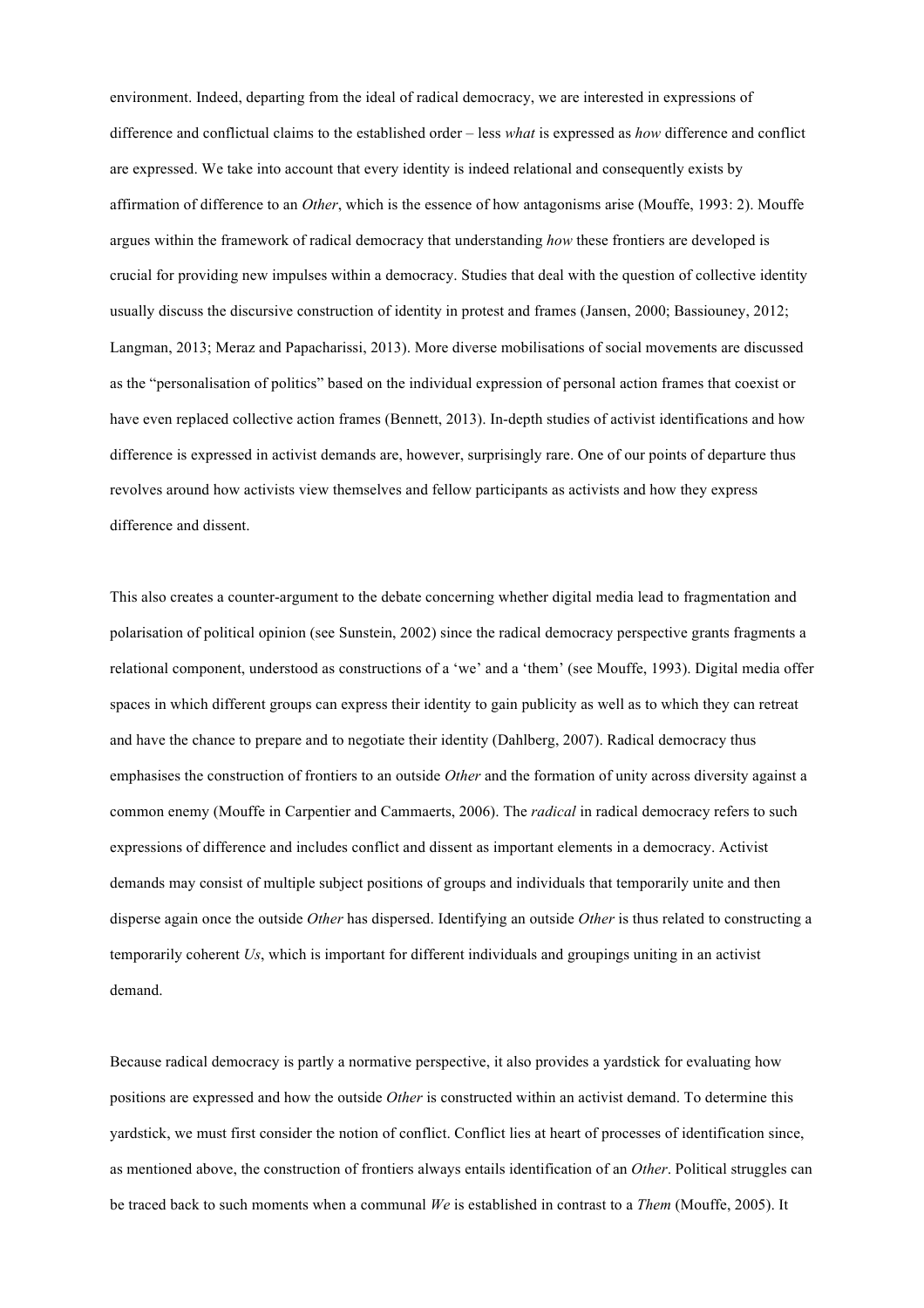would be futile to seek to reconcile *Us* and *Them* in some sort of consensus (Mouffe, 2005). This would overshadow difference and conflict, which goes to the core of *the political*, which Laclau and Mouffe (1985) describe with 'democratic pluralism' as a main component. Politics is about bringing differences to the fore, but this entails respecting the *Other* as an adversary and not as an enemy to be eliminated. By outlining the concept of *agonism*, in contrast to antagonism, Mouffe (2005) suggests a conception of the *Other* as an adversary to be acknowledged, which is important for displaying the heterogeneity of conflictual forces constituting the political. Thus, in conclusion, radical democracy offers guidance on how to study activist identifications (as constructed around frontiers separating *Us* from *Them),* how to evaluate such identifications (if they are revolving around expressing dissent and difference to the established order), how to create a normative yardstick (by analysing whether the *Other* is conceived of as an enemy or as an adversary), and how to accept democratic pluralism as an ideal form of democracy.

We argue that, for a typology of activism in the digital age, the notion of antagonism and agonism within radical democracy plays an important role in developing a collective identity in activist participation. Consequently, we derive the first axis of our typology from the ideal of radical democracy based on this notion. The construction of frontiers between *Us* and *Them* is thus part of the identification process in activism through media technology and can take different forms, including not only friend-enemy constellations but also the ideal of the adversary whose idea is criticised but who is nevertheless respected as part of democratic pluralism.

### **From Clicktivism and Hacktivism to Activist Participation**

Online actions are inseparable from economic and political struggle. In his critical theory of technology, Feenberg (2002) argues for a focus on human agency that is situated between structure and constructivism. From this perspective, technology reinforces hierarchies and power relations that are part of the prevailing political system. However, technological invention also provides new possibilities for subversive actors who can use the technological potentialities to challenge the system by appropriating new media technology for their causes. Feenberg (2002) explains these different implications of technology though the 'principle of the conversation of hierarchy' and the 'principle of democratic rationalization' (p. 92). The first of these describes the social hierarchy that is reproduced when new media technologies are introduced. Surveillance and control sustain the societal structure. The second describes how technology is used to undermine existing hierarchies and control. This potential of technologies is not always realised and is partially dependent on the space in which the dominated are free to act. This underlines the necessity of including the means and forms that economic and political struggle take, which we will discuss by referring to studies on different forms activist participation in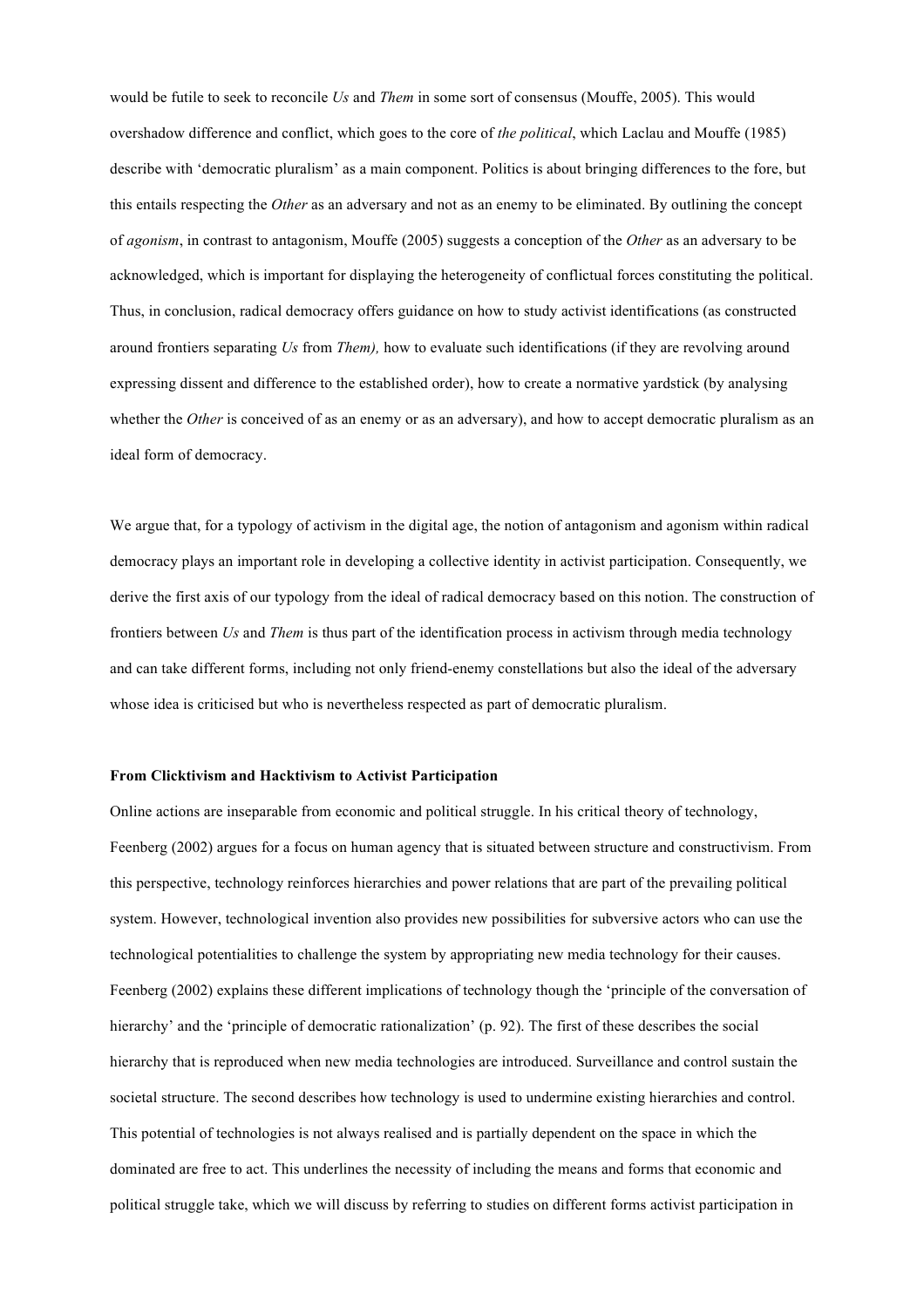the digital age and in particular the role of civil disobedience directed against domination.

Studies about online activism seldom differentiate between the forms of participation, yet a diversity of forms exist, dependent on the actors' political positions and the means they are prepared to use. The less radical forms of participation are related to citizen engagement revolving around identity expressions. Concepts that describe how such participation is embedded into everyday life of citizens are *subactivism* (Bakardjieva, 2009), *mundane citizenship* (Bakardjieva, 2012), or the concept of *civic culture* (Dahlgren, 2006, 2009), including activist participation in the digital age within the broader category of citizenship and engagement. These studies highlight the relevance of such forms of participation, including comments in discussion forums, likes and comments on Facebook, the signing of online petitions, and shows of solidarity with a demand on Twitter as well as the spreading of awareness (and perhaps mobilisation of participation) by sharing and disseminating information, for example through retweets, Facebook status updates, blog posts, or other forms of information sharing or updating. Such forms of participation are important for the visibility and acknowledgement of activist demands and thus also important for displaying difference and conflict.

However, these forms of participation – although part of the broader repertoire of the political – differ from acts of civil disobedience. Due to their simplicity and lack of risk exposure, these forms of activist participation are sometimes referred to as lazy with notions such as *slacktivism* (Morozov, 2011), *clicktivism* (White, 2010), or *networks without a cause* (Lovink, 2011). These notions do not necessarily claim that technology has no influence on our lives. Morozov (2013) argues, however, that in order to understand their impact, we must stop thinking of internet technologies as inherently revolutionary. Nonetheless, such actions may turn into civil disobedience and expose activists to a high level of risk when carried out in, for example, authoritarian states in which the mere act of publicly voicing criticism may be considered an act of civil disobedience. A recent example is the arrest of a Chinese blogger who posted a joke on Twitter about the Communist leadership (The Guardian, 2012). As a result, it is not necessarily the forms of actions alone that determine the type of activist and whether he or she is inclined to civil disobedience: Context matters as well. In other words, a situational and relational component determines activists' readiness to expose themselves to risk of surveillance and punishment by potentially hostile authorities.

Many forms of activist participation revolve around protest in the streets, a specific event or a temporary spontaneous resistance. These can range from anti-fascist protests (Neumayer, 2013), spontaneous formations of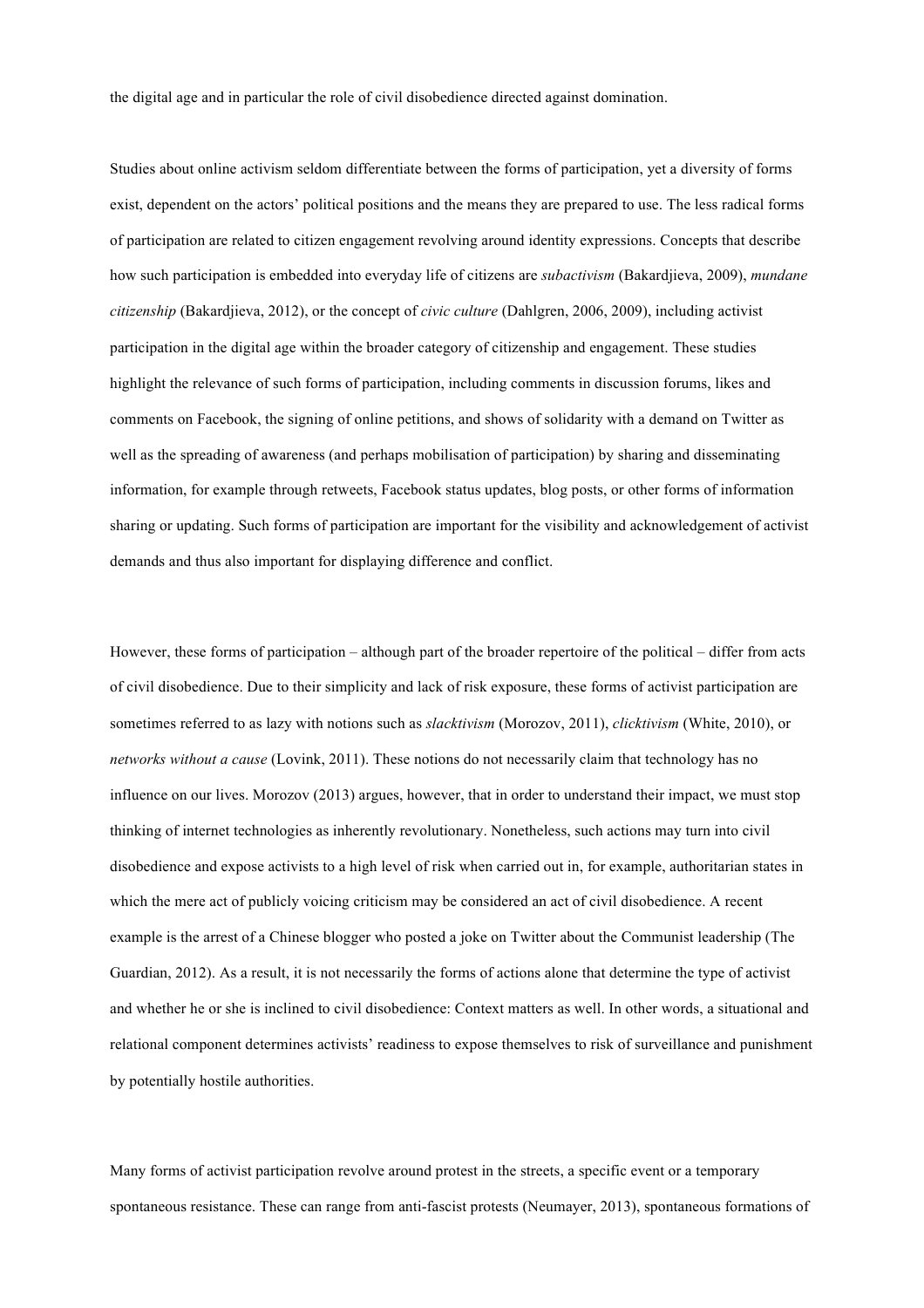lecture hall occupations by university students (Maireder and Schwarzenegger, 2012), local events such as protest formation to protect a community owned bath-house (Svensson 2012), protests organised around global events such as a climate conference in Copenhagen (Askanius and Gustafsson, 2010), and small protest formations against local actions of authoritarian governments in China (Jun, 2013). Just as with offline participation, online forms of resistance vary and may indeed include mass action and civil disobedience as well as symbolic action, performance acts, and artistic expression of resistance. In such events, social media alongside the mobile phone (not always easily distinguishable) are used for expressing activist identity, coordinating, connecting individuals, mobilising online and offline protest as well as traditional political actions such as signing petitions, and reporting on events on-site or showing solidarity from a distance (Rheingold, 2002; Earl and Kimport, 2011; Neumayer and Stald, 2014). In an overview of alternative and activist new media, Lievrouw (2011) discusses culture jamming, artistic expression, hacking, participatory journalism (such as IndyMedia), mediated mobilisation, and coordination of physical protest as forms of political action related to new media.

In media studies, activists are understood as using media in general, and online media in particular, to express their political demands in their struggles, communicate alternative perspectives, organise, challenge dominant discourse, and coordinate protests (Askanius and Gustafsson, 2010; Dunbar-Hester, 2009; Lester and Hutchins, 2009; Mattoni, 2012; Mercea, 2011; Postmes and Brunsting, 2002; Rucht, 2004). A major concern in these studies is the relationship between the social web and mainstream mass media. Producing visibility for a demand in the mainstream mass media, strategies range from mass demonstrations, property destruction, to public performance and civil disobedience (Cammaerts, 2012: 121). In particular, mass action requires (mostly) temporary activist formations uniting different participants using symbolic forms of resistance as well as more radical forms to produce visibility (Neumayer, 2013). However, many participants – on social media platforms as well as in the streets – would not necessarily consider themselves to be activists. For example, individuals outside Iran sharing pictures and information about the post-election protests against President Ahmandinejad in 2010 may feel that they are acting politically and are supporters of the demand, wishing to show solidarity with Iranian street protesters and make their demand visible, but they would rather consider their engagement as a form of political support than as activism *per se*. Furthermore, the identification with an activist demand by a heterogeneous mass of supporters through likes on Facebook or other forms of showing solidarity does not necessarily mean identification with radical activists and participation such as civil disobedience. Although these participants often do not consider themselves to be activists, they do show a level of engagement that plays an important role in the formation of alliances against a common *Other* (Svensson et al., 2015) and thus display the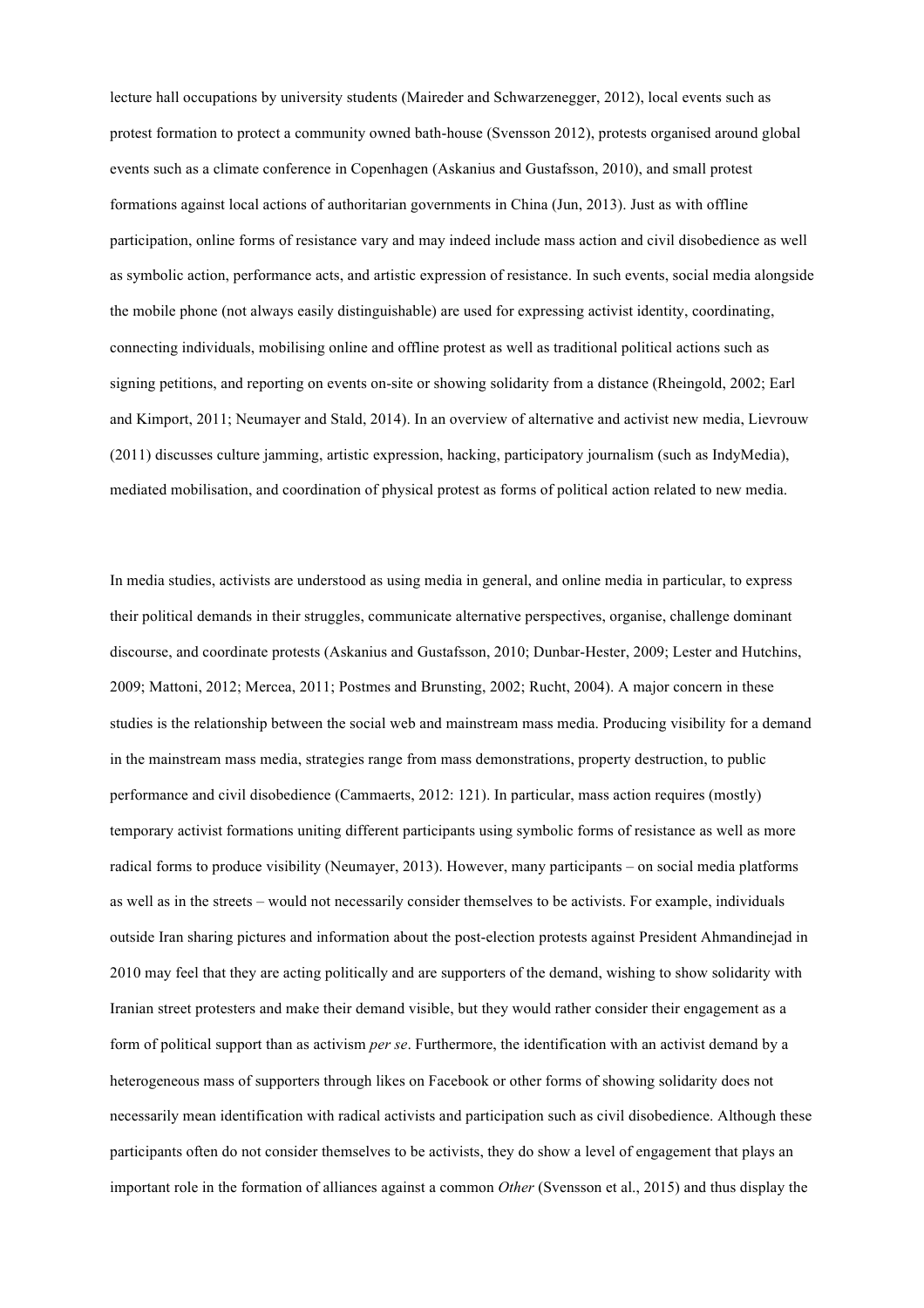heterogeneity of the political.

Apart from temporary formations largely based on offline action but where social media platforms play an important role, certain protests have become symbols of *digital* culture and *online* resistance. These include the *Occupy movement*, which started in New York and travelled across the world. The Occupy movement not only used social media platforms but also based its formation on flat hierarchies, loosely connected individuals without a clear leadership, self-organisation, and creation from the grassroots (Gitlin, 2012; Juris, 2012; Langman, 2013; Penney and Dadas, 2013). Although the Occupy movement was accompanied by some violent action, most of the activists – even the more radical ones – would not use violence to pursue their goals (Gitlin, 2012). Despite only using non-violent action, radical activists were exposed to a high level of risk (since they engaged in civil disobedience) and relied on online communication through secure connections that could not be traced back by the police. The non-violent image also produced visibility, solidarity, and a positive portrayal of the movement, especially on social media platforms. Many went online to show their solidarity as well as their disapproval of police violence against the activists in the streets as portrayed in the mainstream media (Juris, 2012: 261).

The global solidarity shown for a political demand through social media platforms becomes even clearer in the uprisings against oppressive governments in Myanmar (Stirland, 2007), Iran (Morozov, 2009), and Egypt (Smith, 2011). Despite the fact that, in these countries, many participants in offline protest events did not have access to online media platforms and would also have faced surveillance by authorities, arrest, torture, and punishment for publicly communicating their disapproval of the government, the global solidarity with the protesters shown through social media platforms was important in strengthening the movements. For example, camera phone footage of activists suffering in protest events uploaded on social media platforms evoked solidarity with activists in Iran, Myanmar, and Egypt (Andén-Papadopoulos, 2013). At the same time, such footage also exposed the activists to a high level of risk. Thus, while social media may play an important role in creating visibility, this visibility could also become subject to surveillance by hostile authorities (Penney and Dadas, 2013). In a study on online communication in protest events, Mercea (2011) concludes that digital participation is more extensive when participants are exposed to a low level of risk. Awareness of being under surveillance by authorities decreases readiness to use public platforms to organise and carry out political action.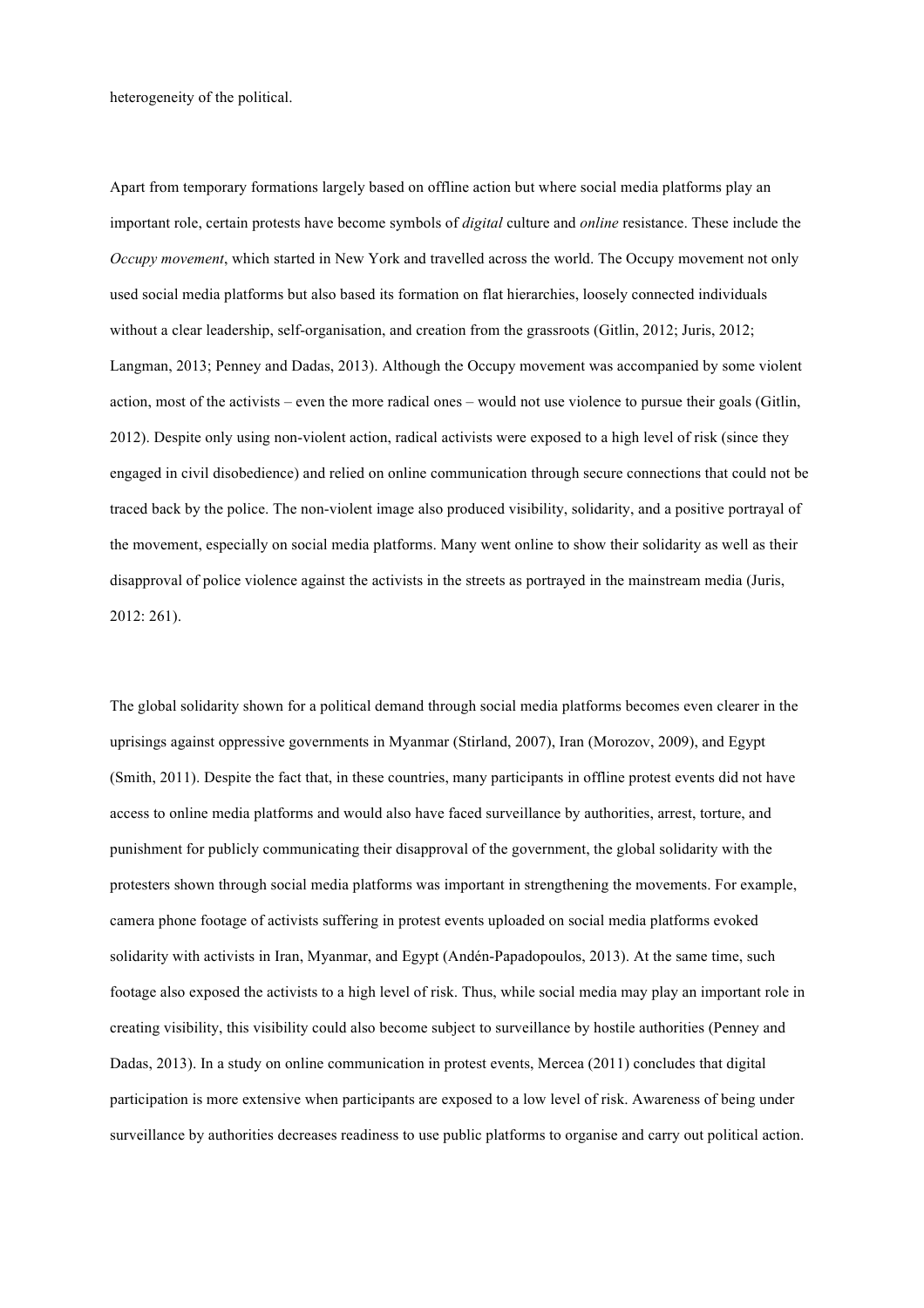There are also structural constraints that contemporary activist demands face in using market-based social media platforms (Cammaerts, 2012: 128). Examples include the closing down of accounts that represent more radical forms of activism, such as Twitter closing down the online activist groups' Anonymous account called #Anon Operation. Again, the role of social media for mobilisation across a broad political spectrum is important, but these platforms have structural disadvantages for more radical activists relying on secure communication. When acting in civil disobedience, the structural hindrances of the technology are thus most obvious as the data is owned by a dominant economic player, i.e. the owner of a media platform such as Facebook, and can potentially expose activists to a high level of risk through sharing this data with authorities such as governments (in particular, oppressive governments) or police.

With the exception of Anonymous, street action played an important role together with social media platforms in the forms of activism mentioned so far. But there are also forms of resistance that only occur online such as hacking, the leaking of information, and crowdsourced online attacks. LulzSec and Anonymous are examples of loosely connected groups of individuals clearly identifying as activists who have a clear political agenda despite claiming to do things 'for the lulz' (Coleman, 2013). At the same time, many individuals who would not consider themselves to be activists showed support for the actions of these groups through likes, comments, and even participation in actions that require a mass of people's crowdsourced online action. Mobilising a large number of people to spam an e-mail account or shut down a website by mass action does not necessarily make everyone sending an e-mail or using the functionalities of the website an activist. Similarly, hackers cannot automatically be labelled as 'hacktivists' since not all of them would identify with that term (see Taylor, 2005 for a discussion of hackers and hacktivists). As Coleman (2013) argues, apart from a political message, hacking also includes an artistic component. This again shows how closely different forms of online activist participation work together and how blurred the boundaries between them can be. At the same time, they often fall under the same terminology. Anonymous and WikiLeaks, for example, use very different forms of participation to create visibility and resistance, but although their actions differ, they often fall into the same category of online activism (Coleman, 2011). The differences between forms of participation and identity formations thus vary considerably across activist demands as well as between the individuals who are part of these demands and the different actions they are willing to undertake for the demands. From these differences in activist participation, we derive the second axis of our typology as readiness to act in civil disobedience. In the following, we outline how this typology can assist in understanding acts of online resistance and oppositionality as acts of identity, performance, and acceptance of difference, with the addition of a relational perspective.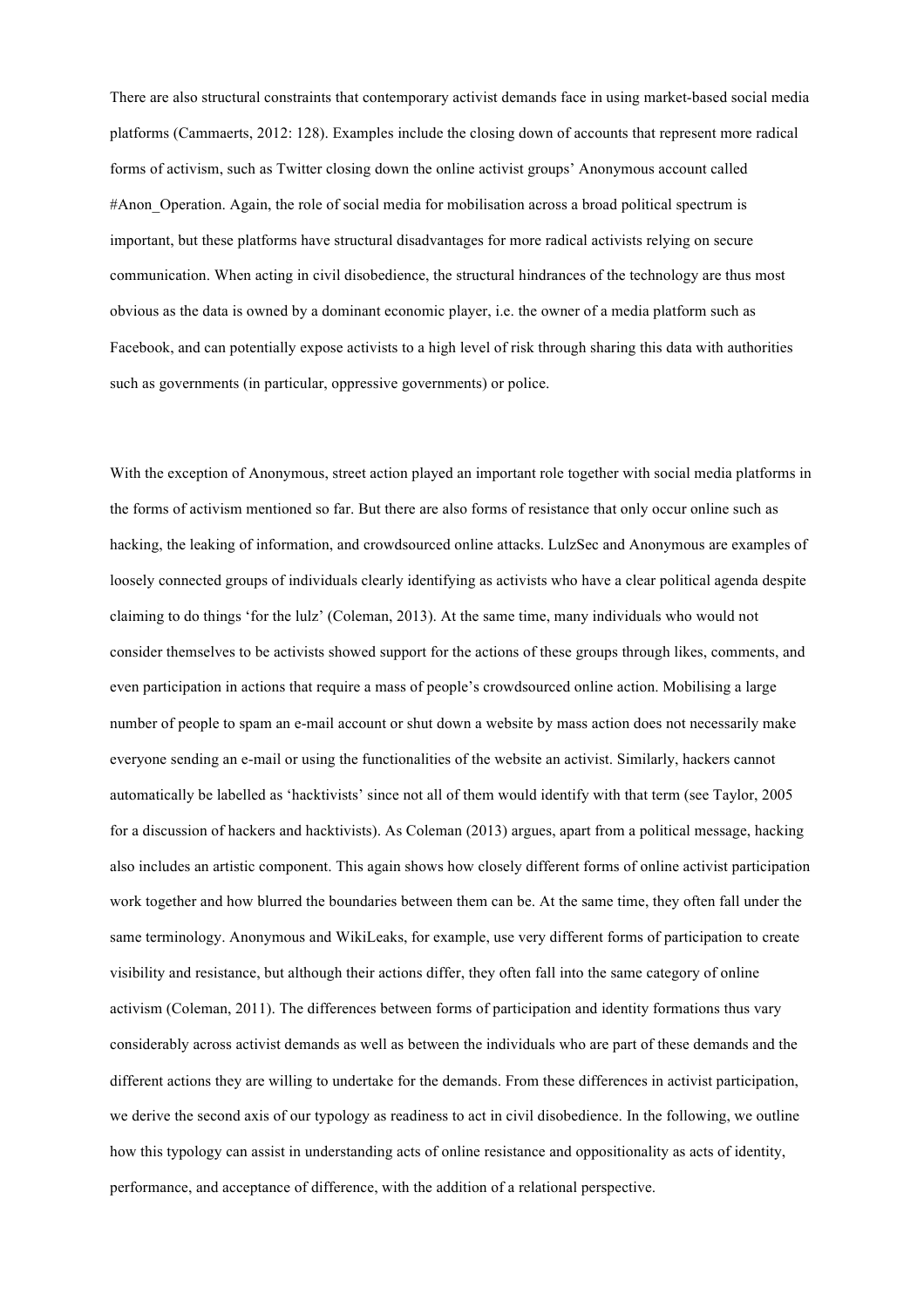#### **Towards a Typology of Activists**

We especially find that readiness to act in civil disobedience is a key dividing line in how difference and dissent are expressed. In developing a typology of activists, we thus seek to acknowledge the difference between expressing political opinion on social media platforms as part of an act of identity expression and selfrepresentation and to preparedness to act in civil disobedience and expose oneself to a high level of risk (for instance, legal punishment). Along these lines, some participants do not consider themselves to be activists but instead regard themselves as citizens who are politically engaged in a general sense. Readiness to engage in civil disobedience is thus connected to the self-conception of activists in contrast with participants who conceive of themselves as merely politically interested individuals. Individuals could, for example, participate by donating money, tweeting, retweeting, posting, and commenting on Facebook and YouTube. Readiness to engage in civil disobedience forms the first axis of our typology, an axis that to a large extent runs from expressing difference and dissent on online social media platforms to expressing difference and dissent through acts of civil disobedience and property damage.

The second axis concerns conflict and contestation as discussed in radical democracy. The axis revolves around whether the *Other* is conceived of as an enemy (antagonism) or an adversary (agonism) and how participants identify in relation to the *Other*. It thus deals with the relational perspective of identity in situations of conflict and contestation. There are different examples of when the *Other* is portrayed as enemy or an adversary in activist demands. In many activist demands, participants want to be heard and listened to, but when this fails, elected representatives are often portrayed as an enemy (Svensson et al., 2015). On the other side, in activist demands we also find participants involved in party-politics and civil society groups (see Svensson, 2012; Heissenberger, 2010), prepared to listen to the *Other* as an adversary. Different ways of conceiving the common *Other* coexists within activist demands where radical activist collectives demonstrate or organise online mass action together with civil society groups temporarily connected to the demand (Svensson et al., 2015). They differ, however, in how they perceive the *Other*.

Whether the constructions of frontiers between *Us* and the outside *Other* could be regarded as agonism or antagonism in Mouffe's understanding depends on the context, the process of contestation, and the political positions proposed. To move from mere hostility to the *Other* to respecting that the *Other* has a different opinion would, in our axis, mean what Mouffe normatively labels as agonism. The *Other* is regarded as an adversary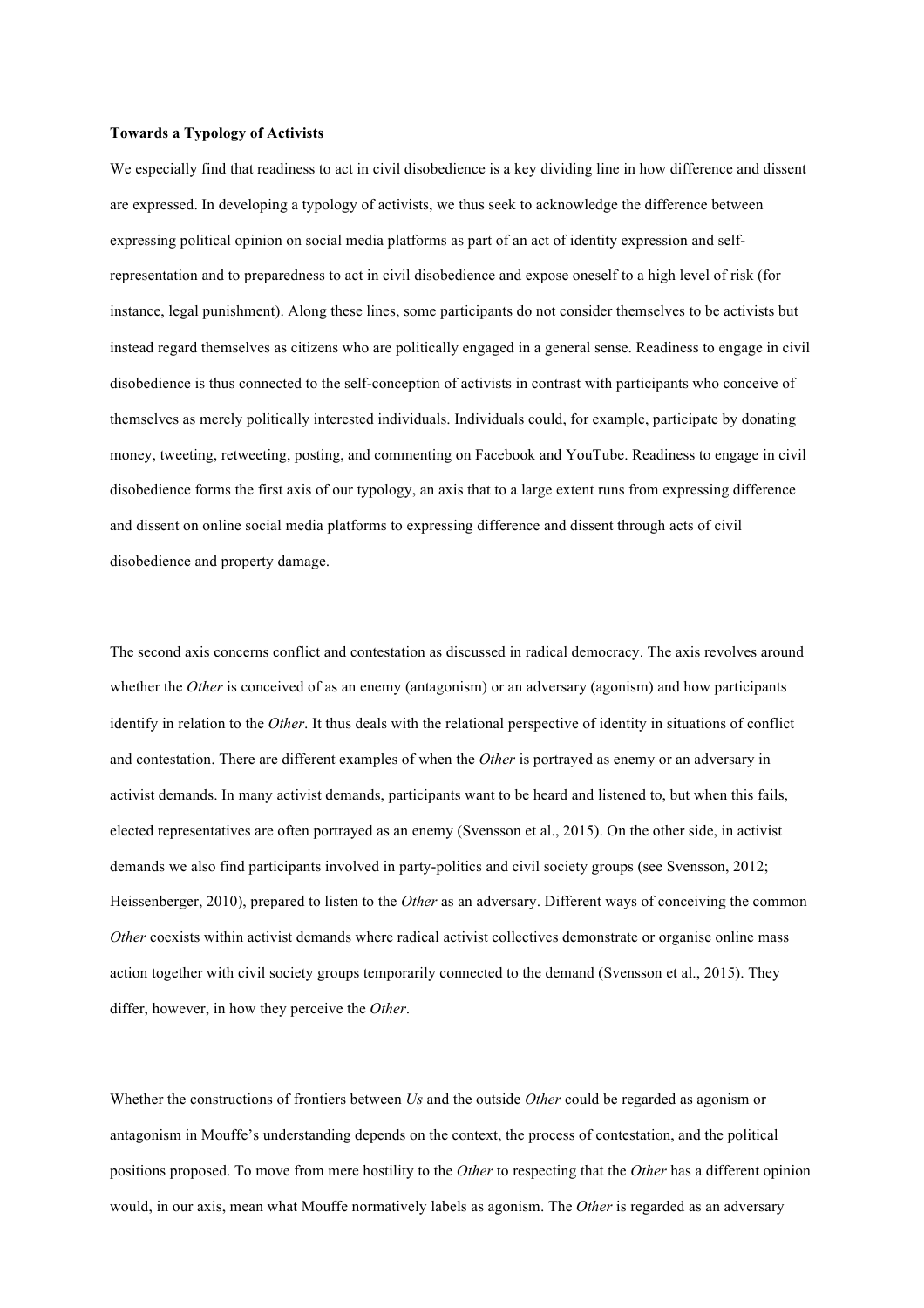rather than an enemy that needs to be eliminated. Demands for real democracy phrased within a participatory democratic discourse to be heard and consulted by elected representatives before decision-making suggest such an adversarial approach *vis-à-vis* the *Other.* The aim is for the display of difference by including radical positions. Therefore, in outlining an ideal activist type from the perspective of radical democracy, we cannot merely attend to how the *Other* is conceived but also whether it is done in a discourse favouring the display of heterogeneity in the political.

#### **Outlining the Contours of Activist Types**

Along the two axes ([1] readiness to engage in civil disobedience and [2] the relationship to the *Other* as antagonism and agonism), we propose a four-field that allows us to identify four activist types. These four types are based on the notion of activist participation and identity (i.e. identification of activists in relationship to the Other) and readiness to act in civil disobedience as a criterion that does not dismiss less radical forms of political engagement but allows for a differentiation and heterogeneity of opinions and positions. Along the two axes, we identified the following types of activists: The *salon activist,* the *contentious activist,* the *law-abiding activist*  and the *Gandhian activist*.

#### Figure 1 about here

**The salon activist** identifies the *Other* as an enemy who should be fought against rather than accepted. The relationship to the *Other* can be described as antagonistic. This type of activist is prepared to engage politically within the legal framework but is not prepared to engage in civil disobedience and be exposed to a high level of risk as a result of political actions. The salon activist most likely identifies as politically active but not necessarily as an activist. Although this type might support activists and their causes and perhaps form a temporary unity with them against the common enemy, fear of punishment would prevent them from engaging in more radical actions. Despite openly articulating hostility and disapproval of the enemy through antagonistic political positioning, the salon activist mostly stays within the bounds of legality. This type of activist might join an officially registered demonstration, join a Facebook group, and tweet and discuss online but would not engage in any illegal actions such as property damage, illegal blockades and demonstrations or support of civil disobedience online. In anti-fascist protests, civil society engages in symbolic actions such as likes, tweets, clicks, and comments online as well as symbolic actions such as registered music events or sit-ins to support the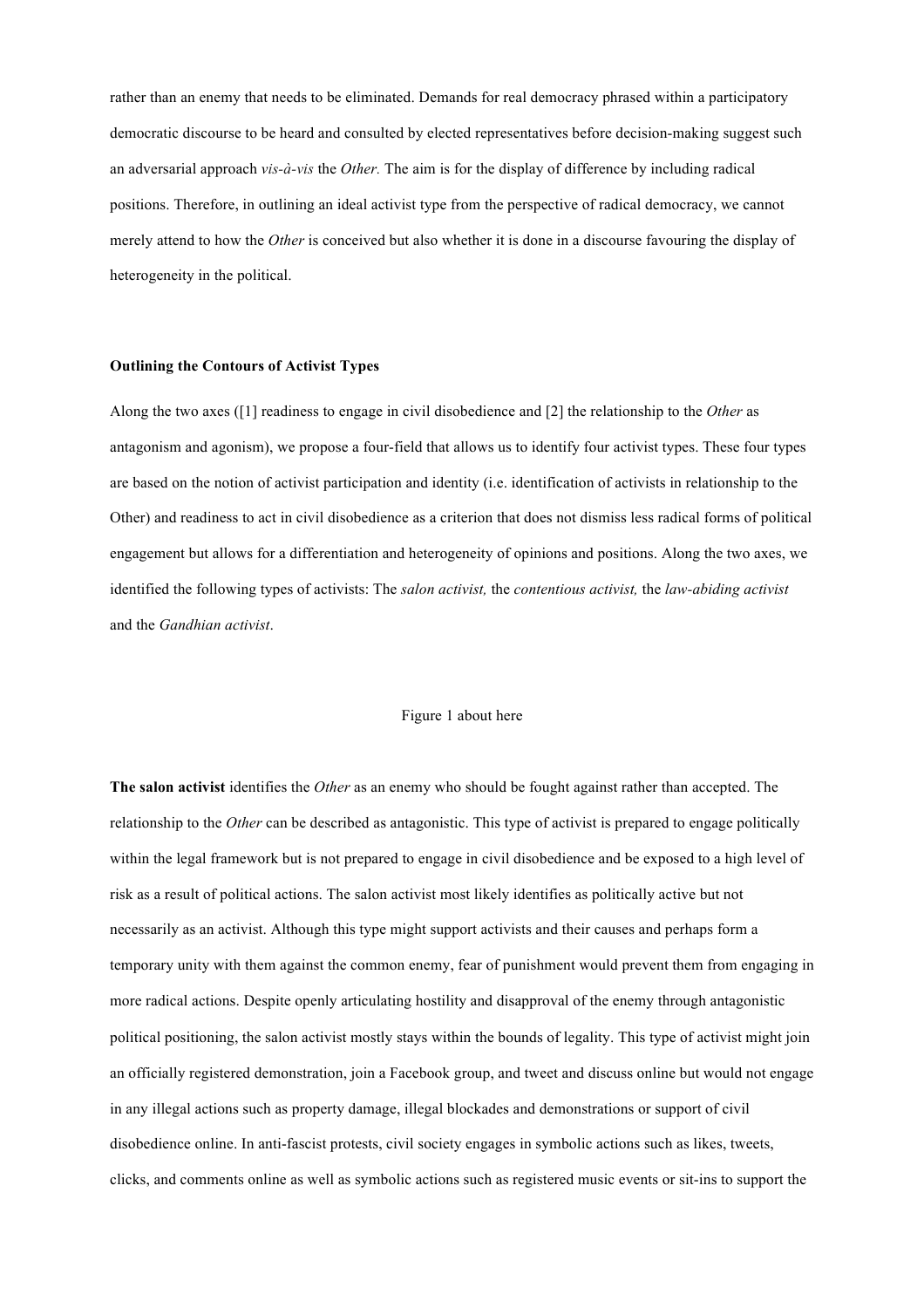vague demand 'against the neo-Nazis'. Although civil society in these actions clearly considers the neo-Nazis to be an enemy, acts politically, and feels politically engaged, they would not consider themselves to be activists *per se* and would not engage in or agree with the actions of radical anti-fascist groups (Neumayer, 2013).

This type of activist is made more visible today with the use of social media platforms. Outlining the contours of the salon activist thus resonates in discussions of internet-based activism and with the somewhat derogatory labels of armchair activists and slacktivists. While easy to dismiss as non-important and reduce the form of participation emanating from salon activists to simply identity expression, this form participation is important for showing, spreading and making visible a demand – put it on the agenda – as well as generating support and recognition for more contentious types of activists and participation. From a radical democratic perspective, this type of activism thus affords participants the ability to explore and express their multi-faceted identities by identifying a common outside *Other,* temporarily uniting different participants in an activist demand and thus contributing to the display of difference. However, the antagonistic – rather than adversarial – relationship to the enemy makes the saloon activist less ideal for radical democracy since this implies the elimination of visibility of demands that oppose the activists' own.

**The contentious activist** is prepared to engage in civil disobedience to achieve change. This type of activist is mostly aware of the risk involved in civil disobedience and is prepared to face legal prosecution. The contentious activist does not consider the *Other* as an adversary, i.e. someone who must be listened to, but as a nonacceptable enemy*.* The contentious activist most likely identifies as an activist. Acting in civil disobedience is used strategically to radicalise political positions and the political identity of the contentious activist. The contentious activist would most likely be part of a militant activist collective. The contentious activist participates in actions such as illegal occupations or property damage (see for example, Svensson et al., 2015) as well as civil disobedience online by hacking websites, eliminating content, sending threats to the enemy through digital media, and illegal action in general. Civil disobedience is considered a necessary strategy for resisting an outside *Other* that cannot be tolerated and has to be eliminated. The risk of punishment is part of the struggle. This underlines the ambiguous status of the activist type from the perspective of radical democracy. As with the saloon activists, constructing the *Other* as an enemy rather than an adversary makes the contentious activist less ideal for radical democracy. If, however, the *Other* does not accept the agonistic rules of game by accepting a common political ground on which differences are allowed to be played out, its antagonistic relationship cannot be overcome or turned into agonism. An antagonistic relationship can also be historically grounded and be part of the political identity of activist groups, such as anti-fascists in relation to fascists (see Neumayer, 2013),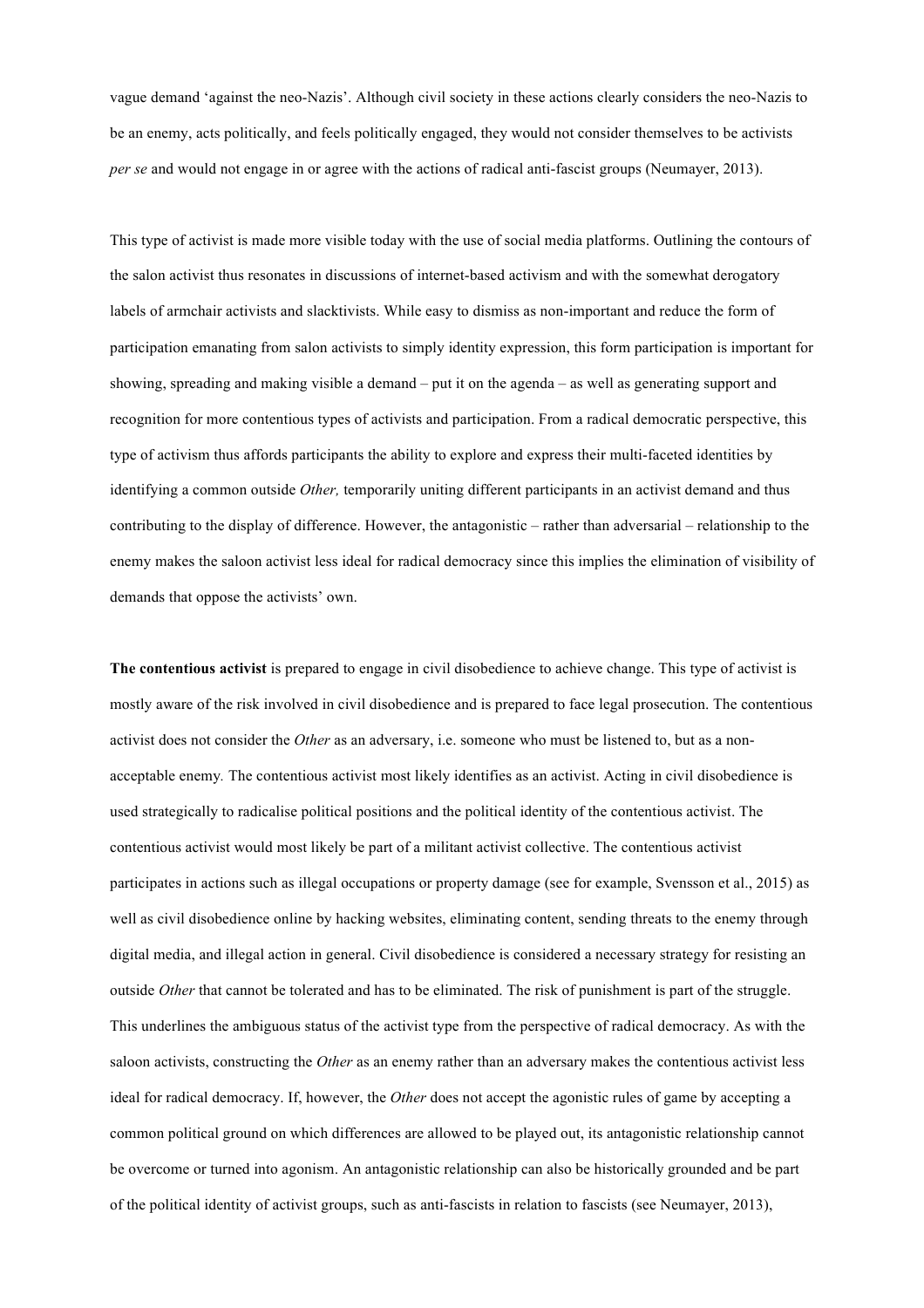Islamists in relation to anti-Islamists and, on a more abstract level, anarchists in relation to state control. Should such an *Other* be allowed to enter the political arena or be combatted in these cases of unsolved antagonisms?

Perhaps the biggest problem for this activist type is the inclination towards engagement in violent action. Civil disobedience need not imply violent action *per se*, though it seems that the combination of positioning the *Other*  as an enemy together with the readiness to engage in civil disobedience with possible punishment as part of the struggle make violent action a more likely outcome. From a radical democratic perspective (seeking political common ground on which differences are allowed to be played out among adversaries) violence is not preferred. At the same time, antagonisms such as anti-fascists opposed to neo-Nazis are clearly elements of contemporary democracy.

**The law-abiding activist** is located on the opposite corner of the four-field. This activist type respects the *Other* as an adversary who should be listened to and whose opinion has to be valued in discussion even though it is contrary to one's own political position. The law-abiding activist has a strong political opinion, has a clear political position, and engages in political participation. However, the law-abiding activist is not prepared to engage in civil disobedience and is not always likely to identify as an activist. Instead, this activist type engages in a participatory democratic discourse, which in itself signals a greater willingness to conceive of the *Other* as an adversary to discuss with. Examples of law-abiding activists can be found in mainstream civil society groups when acting against neo-Nazis (see Neumayer, 2013) and citizens who engage in a struggle for the local community together with more contentious types of activists (see Svensson, 2012).

As with the saloon activist, social media platforms offer many opportunities for law-abiding activists to explore, express, and negotiate their identities by participating in campaigns, petitions, and rallies. They can thus temporarily unite with different activist types against a common outside *Other*, thereby contributing to broadening political participation and visibility of activist demands. It is, however, clear that by staying within the boundaries of the law, being more inclined towards discussion, and making use of a general participatory discourse (informed by ideas of deliberation and agreement), the law-abiding activist does not accept civil disobedience as a form of political participation. It is true that constructing the *Other* as an adversary rather than an enemy makes the law-abiding activist more ideal for radical democracy. However, positioning of the other as an adversary and lack of readiness to engage in civil disobedience make this activist type more inclined towards discussion, consensus building, and the seeking of agreements, which could potentially push difference and conflicts into the background and hide power structures. As Morozov (2009) argues, oppressive regimes can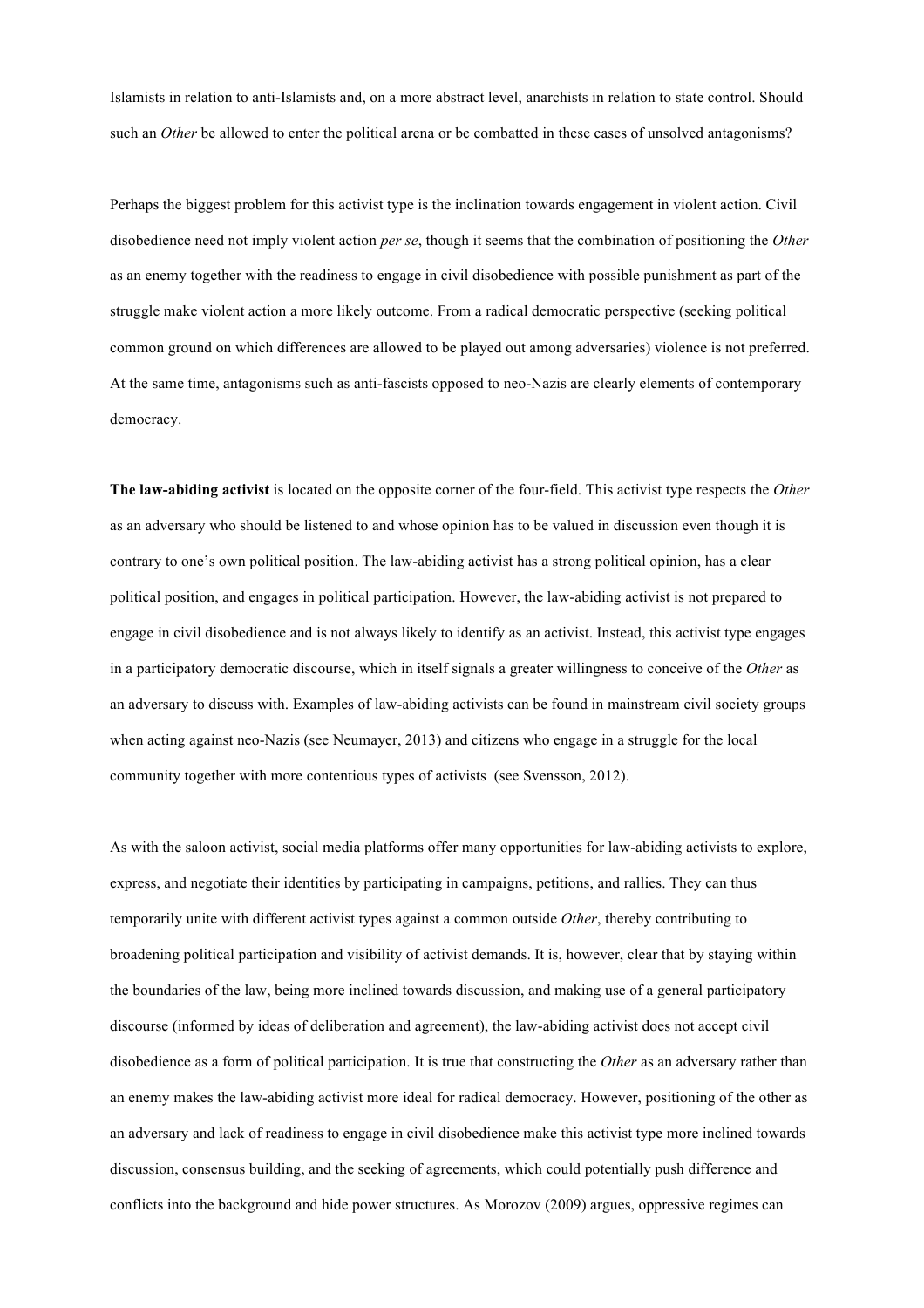strategically use social media to give the public a forum to discuss and criticise the government. This can support the hierarchy and existing power structures as space is set aside for apparently democratic debate, yet this space is visible to and controlled by the government, which strengthens its power by manipulating the discussions (as Feenberg's principle of the conversation of hierarchy also underlines). These processes are not acceptable from a radical democratic perspective.

**The Gandhian activist** is situated in the fourth quadrant of the four-field. Inspired by the example of Mahatma Gandhi, we envision this kind of activist as characterised by a readiness to act in civil disobedience in order to achieve change, while at the same time accepting the *Other* as an adversary, that is, someone having the right to exist and to express a political opinion that should be respected. This indicates a high level of readiness to act in civil disobedience and risk punishment to struggle for social change but also accepting a pluralism of opinions. It is, however, important to keep in mind that Gandhi's civil disobedience was always non-violent as it tends to regard the *Other* as an adversary rather than as an enemy. The agonistic relationship to the *Other* makes it less likely for the Gandhian activist to engage in violent action.

The Gandhian activist is an ideal activist type, the yardstick against which activist participation should be measured if regarding difference, conflict, and pluralism as important criteria of democracy. This activist type regards the *Other* as an opponent to be considered, one who has the right to exist despite the conflicting relationship. The Gandhian activist does not seek consensus, is prepared to engage in conflictual struggle, and broadens activist participation by radical positioning. This being the ideal radical democracy activist type, it is rare to find. However, this activist type, loosely outlined here, provides a good yardstick for measuring how activist participation in digital media can lead to social change. On the one hand, social media platforms could provide fertile ground for such participation, a political arena in which disagreement and conflict can be played out in a non-violent yet radical manner. On the other hand, the market-based ideals of social media platforms can create structural disadvantages for this activist type and lead to the exclusion of radical political opinions when they are not attached to violent actions such as damages. A content analysis of media coverage of the 2010 U.K. student protests shows that, to produce visibility for a cause, the logic of damage is one of the most important resorts of activists for stimulating public debate (Cammaerts, 2013). Consequently, the Ghandian activist might be overheard in the saturated online media environment when only engaging in non-violent civil disobedience. Furthermore, user accounts being shut down for expressing a political opinion is counterproductive to radical democracy. In 2011, activists claimed that several Facebook pages related to the U.K. student protests were shut down by the company (Malik, 2011). Outlining this ideal activist type thus also makes us aware of online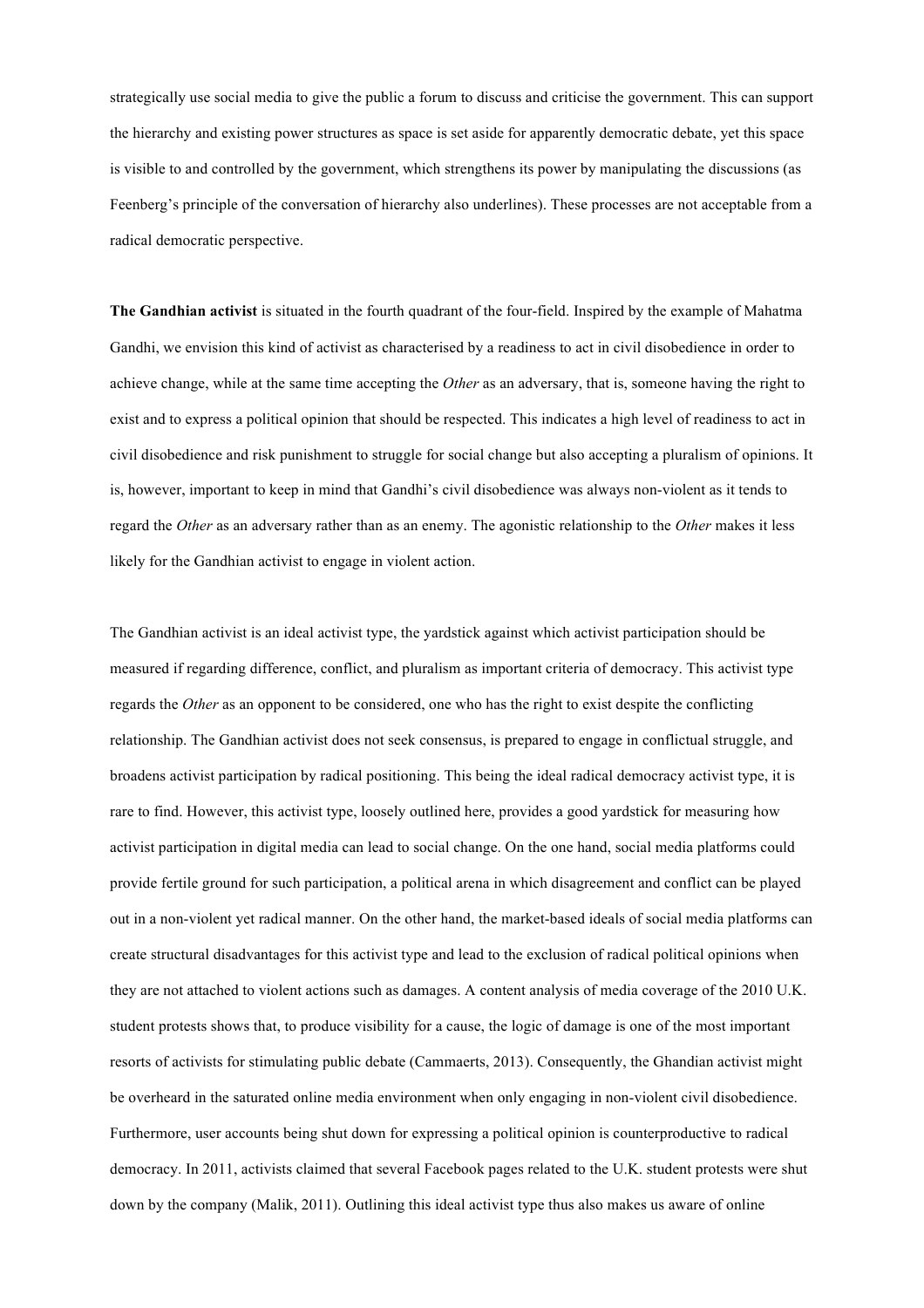media's structural hindrances for expressing radical political opinion.

#### **Concluding Remarks**

The political position of an activist demand and the societal context in which it operates are important elements to be considered. One's own political position also influences, for example, readiness to engage in civil disobedience, meaning that the same individual participants can adopt different forms of activist participation in different protest events depending on political cause. The four activist types outlined here are thus neither static nor fixed and may differ depending on the political demand for which activists are fighting. There is also an array of different subtypes of activists to be delineated and defined within each quadrant. In the field of contentious activism, for example, one finds more ritual types of activists, in which the contentious actions themselves, rather than outcomes, are the most important part of their engagement (sometimes labelled as 'looters').

There are certainly other dimensions and categories to consider for a typology of contemporary political activism. This typology does not, however, aim to offer a full account of all different types of activists today but rather to evaluate and discuss activist participation from the perspective of radical democracy. This implies that antagonism can be turned into agonism, and different political opinions can be accepted and respected in democratic pluralism. It also seeks to inform and question the contemporary derogatory categories of slacktivism, feel-good activism, etc. by adding the component of activists' identifications and readiness to act in civil disobedience.

The typology reflects the contingency of activism today. The different activist types represent political positions as part of identity negotiations reflected in forms of action used to produce visibility for a cause in these mediated environments. They often supplement each other and work together in contemporary activist demands in which social media play an important role. The types we identified thus appear in combination with one another, embedded in a set of power relations that activists seek to challenge as well as in political and cultural environments that frame their appearance. They are an expression of the contingency of activist participation in contemporary media environments, embedded in constraints and the potential of the political and cultural environments in which they act. This typology of activists stresses the generative form of contemporary activism as the different forms can appear in relationship with each other, and activists can take on different roles, depending on their respective political causes and involvement in the actions.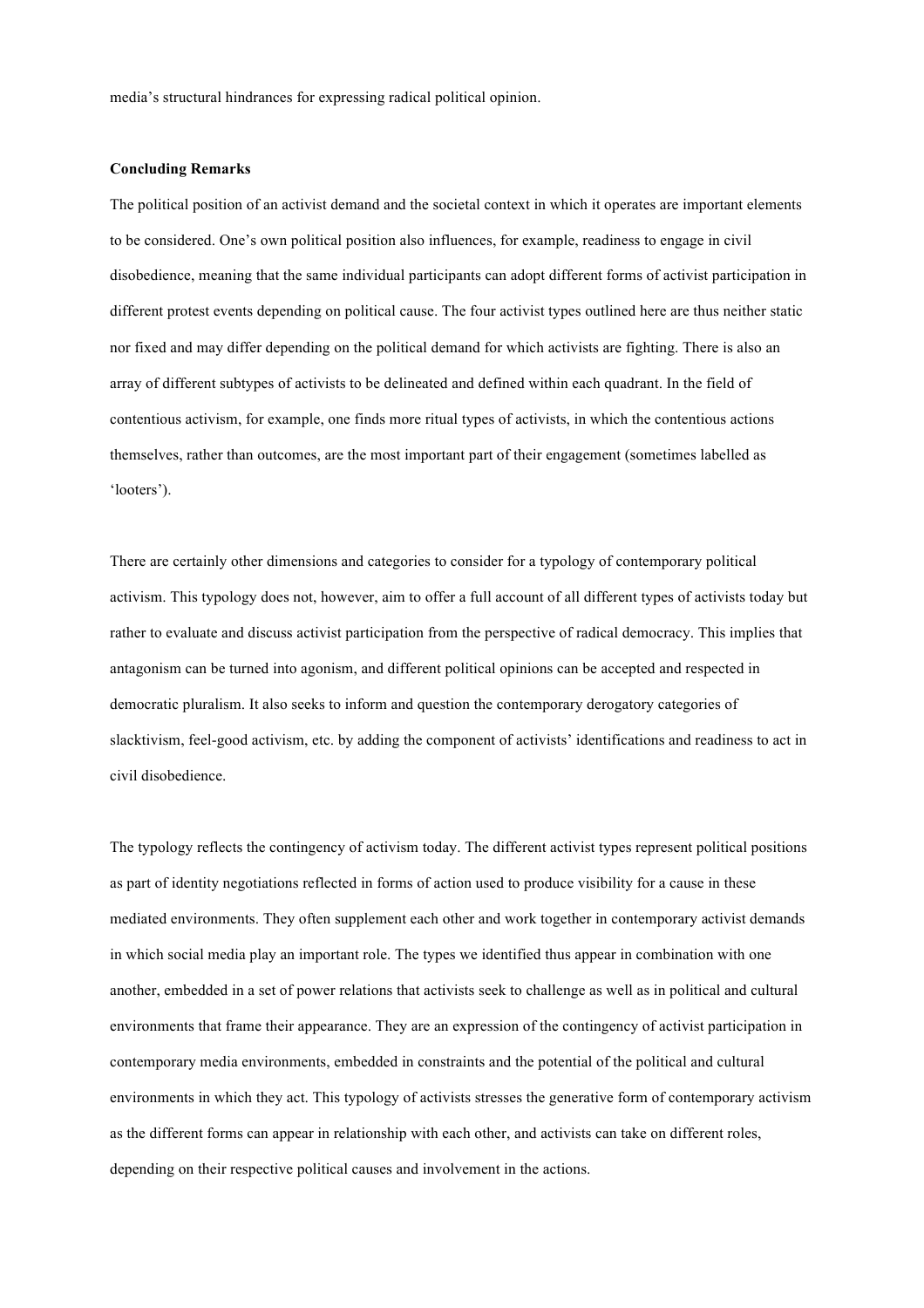Finally, outlining activist types based on the ideal of radical democracy also highlights the problem of social media platforms being based on market principles. If owners of these platforms shut down radical voices, it is counterproductive to radical democracy. Consequently, the normative component for describing an ideal activist type also makes visible the structural hindrances for the ideal of democratic pluralism in the digital age.

#### **References**

Andén-Papadopoulos, K. 2013. Citizen camera-witnessing: Embodied political dissent in the age of 'mediated mass self-communication'. *New Media & Society*, published online before print, doi: 10.1177/1461444813489863. Askanius, T. and Gustafsson, N. 2010. Mainstreaming the Alternative: The Changing Media Practices of Protest

Movements. *Interface* 2 (2): 23–41.

Bakardjieva, M. 2009. Subactivism: Lifeworld and Politics in the Age of the Internet. *The Information Society* 25(2): 91–104.

Bakardjieva, M. 2012. Mundane Citizenship: New Media and Civil Society in Bulgaria. *Europe-Asia Studies* 64 (8): 1356–1374.

Bauman, Z. 2001. *The Individualized Society*. Cambridge: Polity Press.

Baym, N. K. 2010. *Personal Connections in the Digital Age.* Cambridge: Polity Press.

Baym, N. K. and boyd, d. 2012. Socially Mediated Publicness: An Introduction. *Journal of Broadcasting & Electronic Media* 56 (3): 320–329.

Bengtsson, Å. 2008. *Politiskt deltagande.* Lund: Studentlitteratur.

Bennett, W. L. 2013. The Personalization of Politics: Political Identity, Social Media, and Changing Patterns of Participation. *The Annals of the American Academy of Political and Social Science* 644 (1): 20–39.

Bennett, W. L. and Amoshaun, T. 2009 Identity, technology, and narratives. Transnational activism and social networks. In *Routledge Handbook of Internet Politics,* edited by A. Chadwick and P.N. Howard*,* 146–260. London: Routledge.

Bennett, L. W. and Segerberg, A. 2012. The Logic of Connective Action. *Information, Communication and Society*  15(5): 739–768.

Bimber, B., Flanagin, A. J. and Stohl, C. 2005. Reconceptualizing Collective Action in the Contemporary Media Environment. *Communication Theory* 15 (4): 365–388.

Breindl, Y. 2012. The Dynamics of Participation and Organization in European Digital Rights Campaigning. *JeDEM – eJournal of eDemocrcay and Open Government* 4 (1): 24–44.

Bruns, A. 2008. *Blogs, Wikipedia, Second Life, and Beyond. From Production to Produsage.* New York: Peter Lang.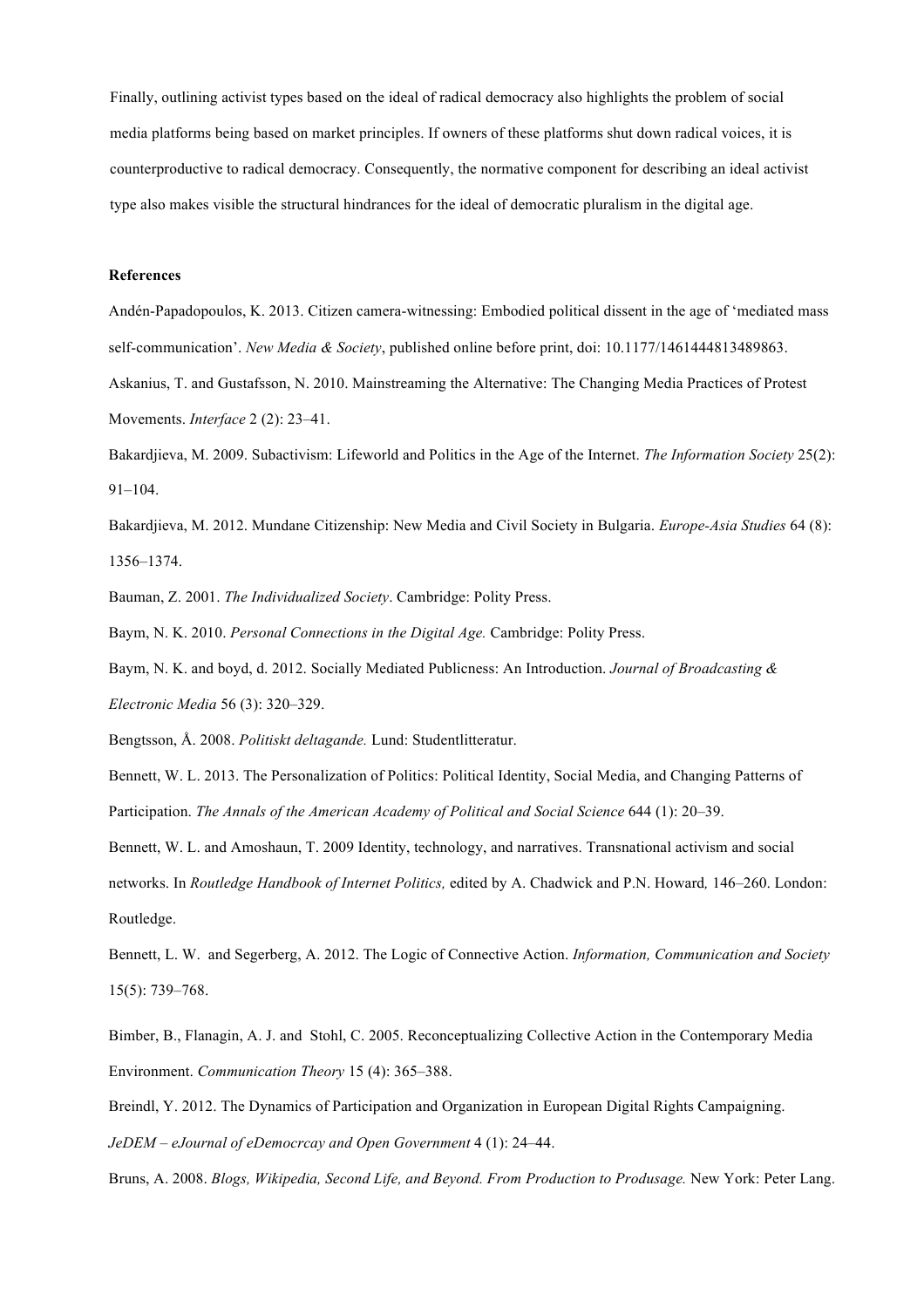Carpentier, N. and Cammaerts, B. 2006. Hegemony, Democracy, Agonism and Journalism. Interview with Chantal Mouffe. *Journalism Studies* 7 (6): 964–975.

Cammaerts, B. 2012. Protest logics and the mediation opportunity structure. *European Journal of Communication* 27 (2): 117–134.

Cammaerts, B. 2013. The Mediation of Insurrectionary Symbolic Damage: The 2010 U.K. Student Protests. *The International Journal of Press/Politics*, online before print, doi 10.1177/1940161213496283.

Coleman, E. G. 2011. Hacker Politics and Publics. *Public Culture* 23 (3 65): 511–516.

Coleman, E. G. 2013. *Coding freedom: The ethics and aesthetics of hacking*. Princeton: Princeton University Press.

Dahlberg, L. 2007. Rethinking the fragmentation of the cyberpublic: from consensus to contestation. *New Media and Society* 9 (5): 827–847.

Dahlgren, P. 2006. Doing citizenship: The cultural origins of civic agency in the public sphere. *European Journal of Cultural Studies* 9 (3): 267–286.

Dahlgren, P. 2009. *Media and Political Engagement. Citizens, Communication and Democracy*. Cambridge: Cambridge University Press.

Dunbar-Hester, C. 2009. 'Free the Spectrum!' Activist Encounters with Old and New Media Technology. *New Media & Society* 11 (1–2): 221–240.

Earl, J. and Kimport, K. 2011. *Digitally Enabled Social Change. Activism in the Internet Age.* Cambridge, MA: MIT Press.

Enjolras, B., Steen-Johnsen, K. and Wollebæk, D. 2012. Social media and mobilization to offline demonstrations: Transcending participatory divides? *New Media & Society*, online before print (November 26).

Esaiasson, P. and Westholm, A. 2006. *Deltagandets mekanismer: det politiska engagemangets orsaker och konsekvenser.* Malmö: Liber.

Feenberg, A. 2002. *Transforming Technology: A Critical Theory Revisited*. New York, N.Y.: Oxford University Press.

Gitlin, T. 2012. *Occupy nation: The roots, the spirit, and the promise of Occupy Wall Street* (1st ed.). New York: itbooks.

Habermas, J. 1990. *Strukturwandel der Öffentlichkeit. Untersuchungen zu einer Kategorie der bürgerlichen Gesellschaft* [The structural transformation of the public sphere]. Frankfurt am Main: Suhrkamp (original work published 1962).

Harlow, S. 2011. Social media and social movements: Facebook and an online Guatemalan justice movement that moved offline. *New Media & Society* 14 (2): 225–243.

Heissenberger, S. 2010. Besetzung, Ritual und Raum. In S. Heissenberger, V. Mark, S. Schramm, P. Sniesko, and R.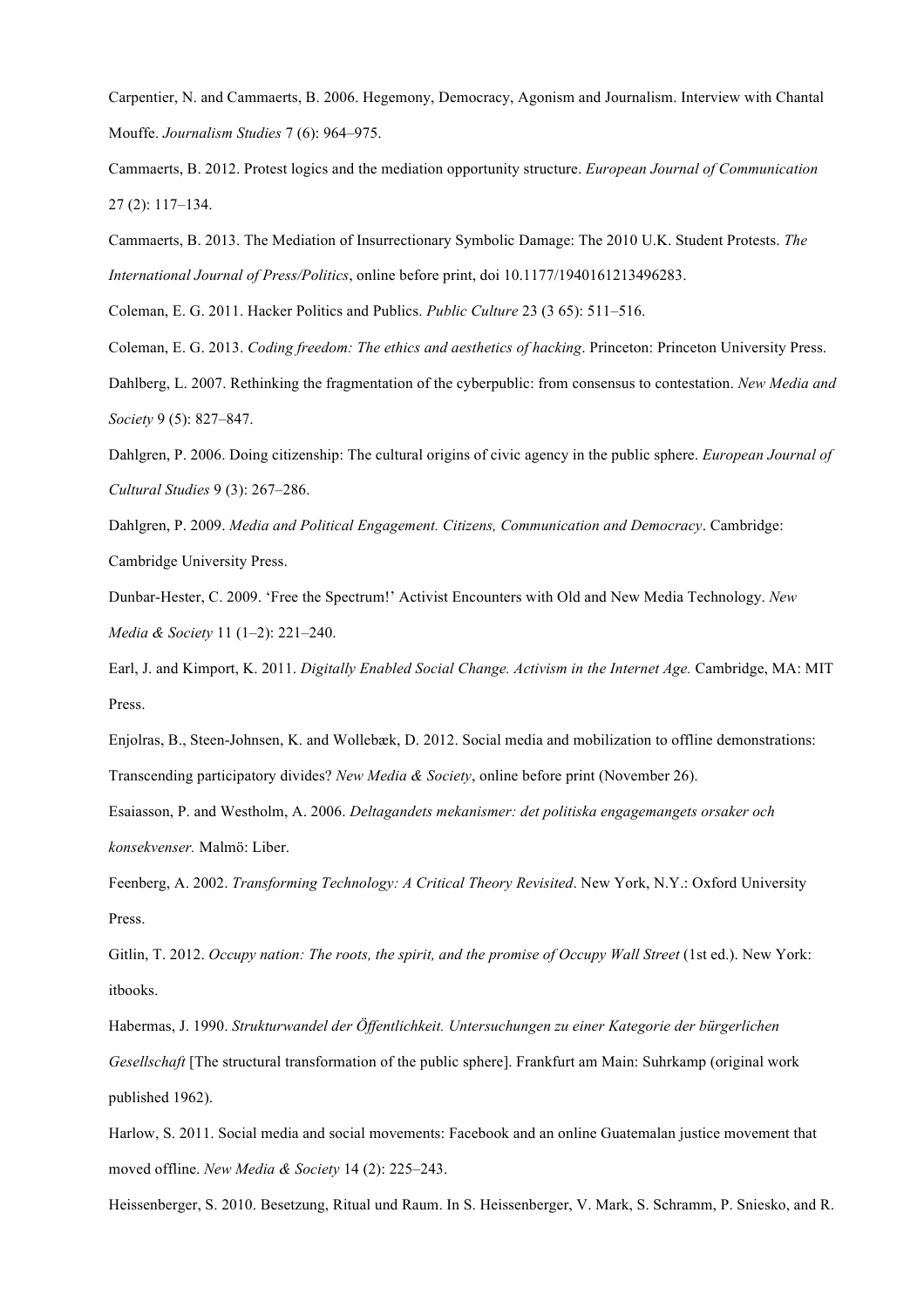S. Süss (Eds.), *Uni brennt. Grundsätzliches – Kritisches – Atmosphärisches* (pp. 222–233). Wien: Turia+Kant. Jansen, S. 2000. Victims, Underdogs and Rebels: Discursive Practices of Resistance in Serbian Protest. *Critique of Antropology* 20 (4): 393–419.

Jenkins, H. 2006*. Convergence Culture. Where Old and New Media Collide.* New York: New York University Press.

Jun, L. 2013. *Mobilized by Mobile Media. How Chinese People use mobile phones to change politics and democracy* (PhD thesis). Copenhagen: University of Copenhagen.

Juris, J.S. 2012. Reflections on #Occupy Everywhere: Social media, public space and emerging logics of aggregation. *American Ethnologist* 39 (2): 259–279.

Laclau, E. 2005. *On Populist Reason.* London: Verso.

Laclau, E. and Mouffe, C. 1985. *Hegemony and Socialist Struggle.* 2001 edition. New York: Verso.

Langman, L. 2013. Occupy: A new social movement. *Current Sociology*, online before print (17 April).

Lester, L., and Hutchins, B. 2009. Power Games: Environmental Protest, News Media and the Internet. *Media,* 

*Culture & Society* 31 (4): 579–595.

Lievrouw, L. 2011. *Alternative and Activist New Media*. Cambridge: Polity.

Lovink, G. 2011. *Networks without a cause: a critique of social media*. Cambridge, UK: Polity.

Maireder, A. and Schwarzenegger, C. 2012. A Movement of Connected Individuals. *Information, Communication & Society* 15 (2): 171–195.

Malik, S. 2001. Activists claim purge of Facebook pages. *The Guardian*, 29 April, retrieved 24 April 2014 from http://www.theguardian.com/uk/2011/apr/29/facebook-activist-pages-purged

Mattoni, A. 2012. *Media Practices and Protest Politics: How Precarious Workers Mobilise*. Farnham, Surrey; Burlington, VT: Ashgate.

Melucci, A. 1996. *Challenging Codes: Collective action in the information age*. Cambridge: Cambridge University Press.

Meraz, S. and Papacharissi, Z. 2013. Networked Gatekeeping and Networked Framing on #Egypt. *Press/Politics*, online before print (27 January).

Mercea, D. 2011. Digital Prefigurative Participation: The Entwinement of Online Communication and Offline Participation in Protest Events. *New Media & Society* 14 (1): 153–169.

Morozov, E. 2009. Iran Elections: A Twitter Revolution? *The Washington Post*. Retrieved from

http://www.washingtonpost.com

Morozov, E. 2011. *The Net Delusion: How Not to Liberate the World*. New York: Public Affairs.

Morozov, E. 2013. *To Save Everything, Click Here: Technology, solutionism, and the urge to fix problems that don't*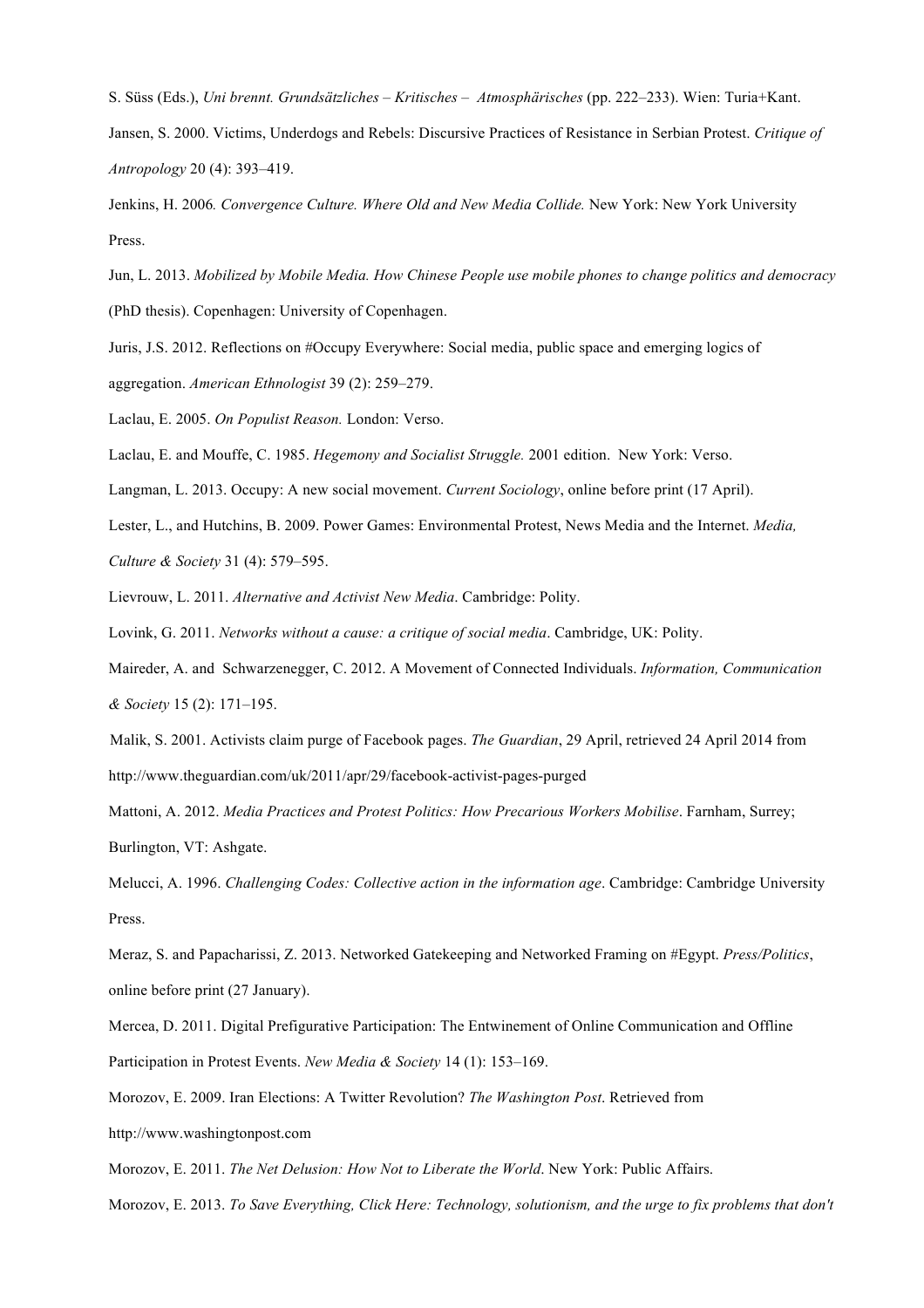*exist.* London: Allen Lane.

Mouffe, C. 1993. *The Return of the Political*. 2005 edition. London: Verso.

Mouffe, C. 2005. *On the Political.* London: Routledge.

Neumayer, C. 2013. *When neo-Nazis march and anti-fascists demonstrate: Protean counterpublics in the digital age* (Doctoral thesis). IT University of Copenhagen, Denmark.

Neumayer, C. and Stald, G. 2014. The mobile phone in street protest: Texting, tweeting, tracking, and tracing.

*Mobile Media & Communication* 2(2): 117-133.

Papacharissi, Z. 2011. *A Networked Self. Identity, Community, and Culture on Social Network Sites.* London: Routledge.

Penney, J. and Dadas, C. 2013. (Re)Tweeting in the service of protest: Digital composition and circulation in the Occupy Wall Street movement. *New Media & Society*, online before print (15 March).

Postmes, T., and Brunsting, S. 2002. Collective Action in the Age of the Internet: Mass Communication and Online Mobilization. *Social Science Computer Review* 20 (3): 290–301.

Bassiouney, R. 2012. Politicizing identity: Code choice and stance-taking during the Egyptian revolution. *Discourse and Society* 23 (2): 107–126.

Rheingold, H. 2002. *Smart Mobs. The Next Social Revolution. Transforming Cultures and Communities in the Age of Instant Access.* Cambridge: Basic Books.

Rucht, D. 2004. The Quadruple 'A': Media Strategies of Protest Movements Since the 1960s. In *Cyberprotest. New Media, Citizens and Social Movements*, edited by W. van de Donk, B. D. Loader, and D. Rucht. London, New York: Routledge, 29–56.

Shirky, C. 2009. *Here Comes Everybody. How Change Happen when People Come Together*. London: Penguin Books Ltd.

Smith, C. 2011. Egypt's Facebook Revolution: Wael Ghonim Thanks The Social Network. *The Huffington Post*.

Retrieved 22 September 2012, from http://www.huffingtonpost.com/2011/02/11/egypt-facebook-revolution-waelghonim\_n\_822078.html

Stirland, S.L. 2007. 'Open-Source Politics' Taps Facebook for Myanmar Protests. *Wired* online. Retrieved May 29 2008 from http://www.wired.com/politics/onlinerights/news/2007/10/myanmarfacebook

Sunstein, C. R. 2002. *Republic.com*. Princeton: Princeton University Press.

Svensson, J. 2011. Theorizing Citizenships in Late Modern ICT Societies. *Triple C*. 9 (2): 277-288.

http://www.triple-c.at/index.php/tripleC/article/viewArticle/195

Svensson, J. 2012. Social Media and the Disciplining of Visibility. Activist Participation and Relations of Power in Network Societies. *European Journal of E-Practice.* June/July 2012 (16): 16-28.